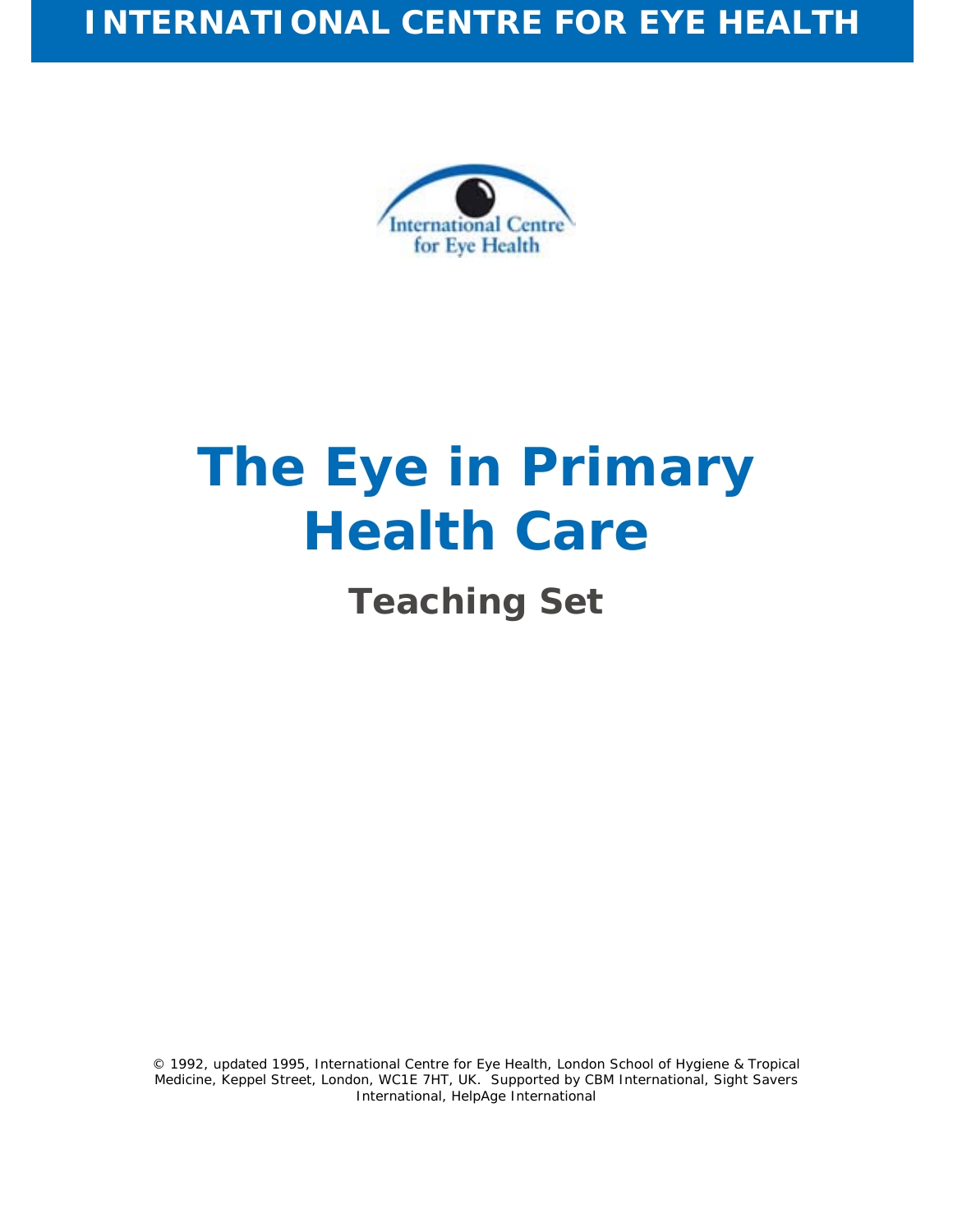## **Table of Contents**

|                         | 1. The Normal Eye and Tarsal Conjunctiva | $\overline{2}$ |
|-------------------------|------------------------------------------|----------------|
|                         | 2. Anatomy of the Eye                    | 3              |
|                         | 3. Corneal Foreign Body                  | 5              |
|                         | 4. Corneal Abrasion and Chemical Injury  | 6              |
|                         | 5. Penetrating Eye Injury                | 7              |
|                         | 6. Blunt Eye Injury                      | 8              |
|                         | 7. Ophthalmia Neonatorum                 | 10             |
|                         | 8. Viral Conjunctivitis                  | 11             |
|                         | 9. Measles and the Eye                   | 12             |
|                         | 10. Vitamin A Deficiency and the Eye     | 13             |
|                         | 11. Herpes Simplex and the Eye           | 15             |
| 12. Corneal Ulcer       |                                          | 16             |
|                         | 13. Iritis                               | 17             |
|                         | 14.Glaucoma                              | 18             |
|                         | 15. Trachoma                             | 19             |
|                         | 16. Trachoma                             | 20             |
| 17. Allergy and the Eye |                                          | 22             |
|                         | 18. Pterygium                            | 23             |
|                         | 19. Corneal Scarring                     | 24             |
|                         | 20. Cataract                             | 25             |
|                         | 21. Strabismus                           | 26             |
|                         | 22. Refractive Error                     | 27             |
|                         | 23.Leprosy                               | 28             |
|                         | 24. Onchocerciasis                       |                |
|                         | Acknowledgements                         | 30             |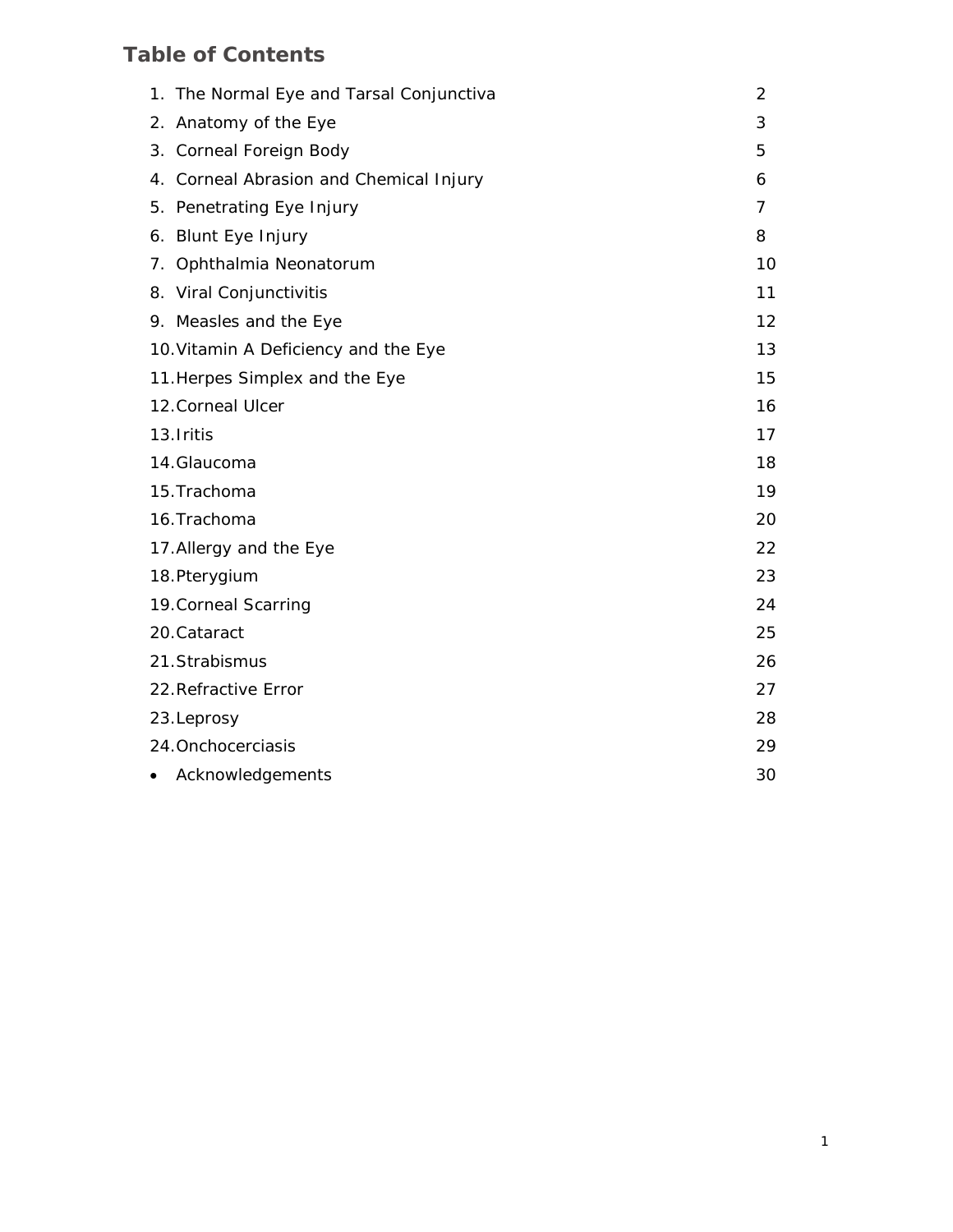## **1. The Normal Eye and Tarsal Conjunctiva**



**THE NORMAL ANTERIOR EYE** 

- **Camera flash**
- *Cornea clear*
- *<u>Pupil circular</u> Conjunctiva quiet*

**Normal tarsal conjunctiva (everted upper eyelid)** 

On the left you see a normal eye. The eyelashes point outwards and the eyelids will open and close easily. The white part of the eye, the sclera, with the overlying conjunctiva, is not red and inflamed. The cornea is bright and clear. The pupil is black and round. If the pupil and iris are well seen, this confirms that the cornea must be clear.

Now look at the normal everted eyelid shown on the right: it is pink and the small blood vessels are clearly visible. The surface, which is also conjunctiva, is smooth.

Examine the normal eyes of your friends so that you can recall how healthy eyes should appear on examination!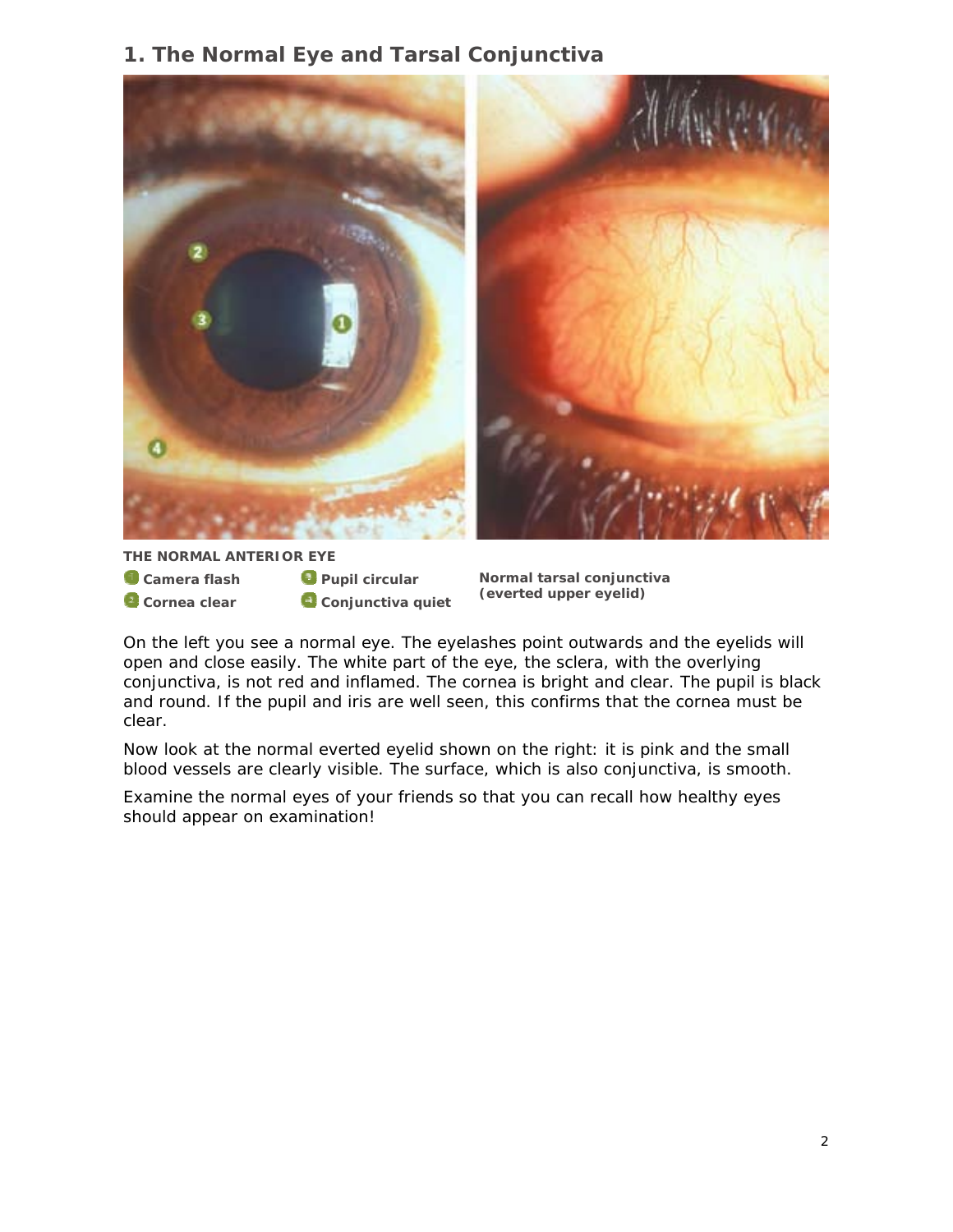## **2. Anatomy of the Eye**



This picture shows a diagrammatic cut section of a normal eye.

The main protective outer coat of the eye is the sclera. Overlying the front part of the sclera is a thin membrane, the conjunctiva. At the front of the eye there is a round clear area, the cornea, which allows light to enter into the eye. The cut section shows that the eye has the form of a balI. The Iight passes through the cornea and the lens to the retina at the back of the eyeball. The retina consists of light receptors and nerves which send messages to the brain through the optic nerve. The amount of Iight entering the eye can be regulated by changes in the iris. If the iris contracts, the pupil becomes small and little light can enter. If the iris relaxes, the pupil becomes wider and more light is allowed to enter (for example at night).

There are different reasons why people with eye problems will come to you for help. Those with sudden onset of pain in the eye, or sudden loss of vision, come for treatment much earlier than those who have no pain and whose vision is getting worse over a long period of time. Most 'sudden onset' eye problems also require quick action.

We shall start with sudden (or acute) eye problems.

Ask about the onset of the complaint and how the condition has progressed, together with information on personal and family health.

A careful examination beginning with the visual acuity of each eye, then a general impression of the patient and the appearance of both eyes together, followed by examination of each eye on its own, gives an ordered approach which should not miss any important details. Begin with the front of each eye and then examine deeper structures:

1. eyelids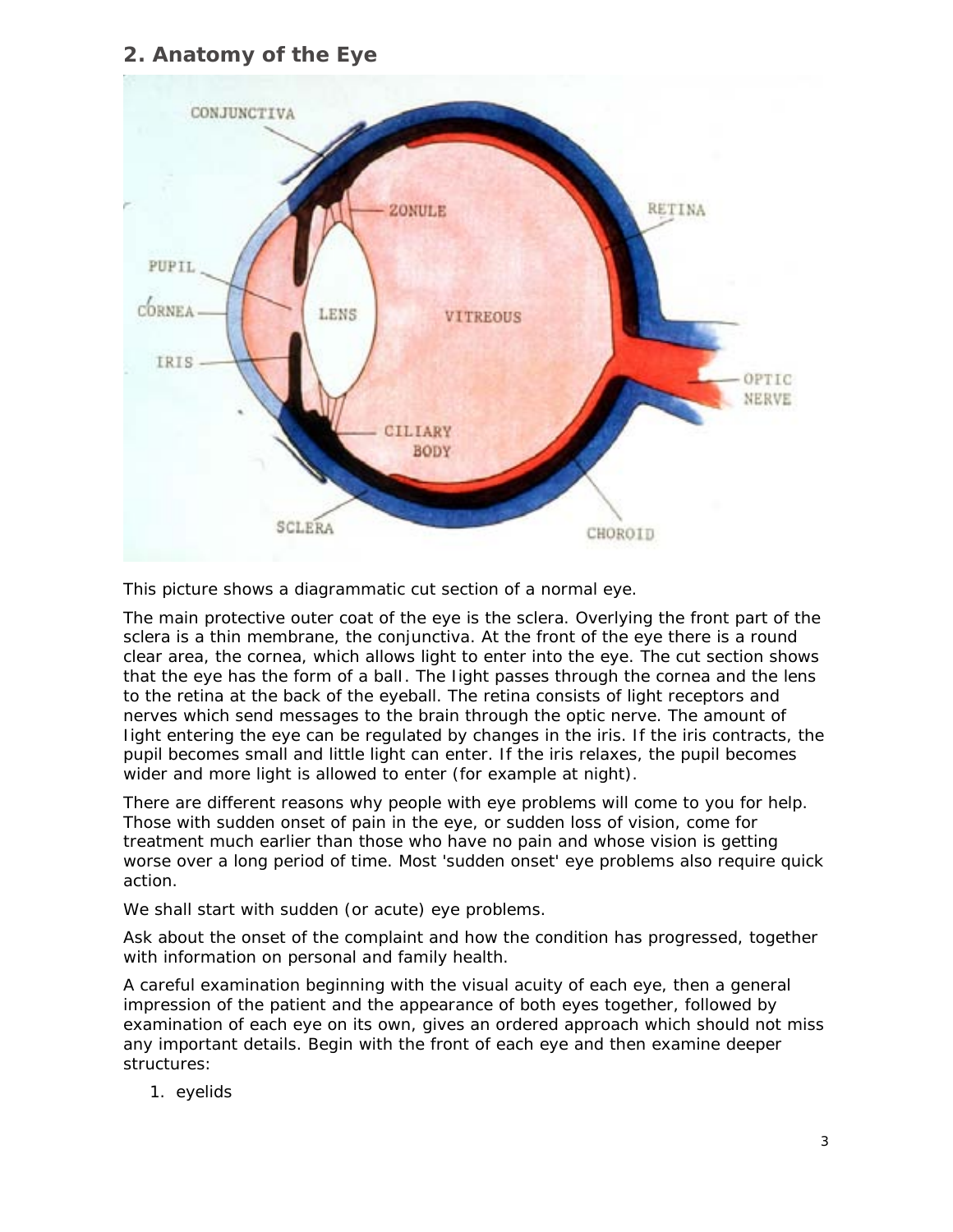- 2. conjunctiva and sclera
- 3. cornea
- 4. anterior chamber, iris, pupil and lens
- 5. optic nerve and retina (if you have an ophthalmoscope)

(The examination of the eyes is dealt with in Teaching Set No.1 Examination of the Eyes).

You should try and make a diagnosis, and decide whether to treat the patient or refer to an eye specialist.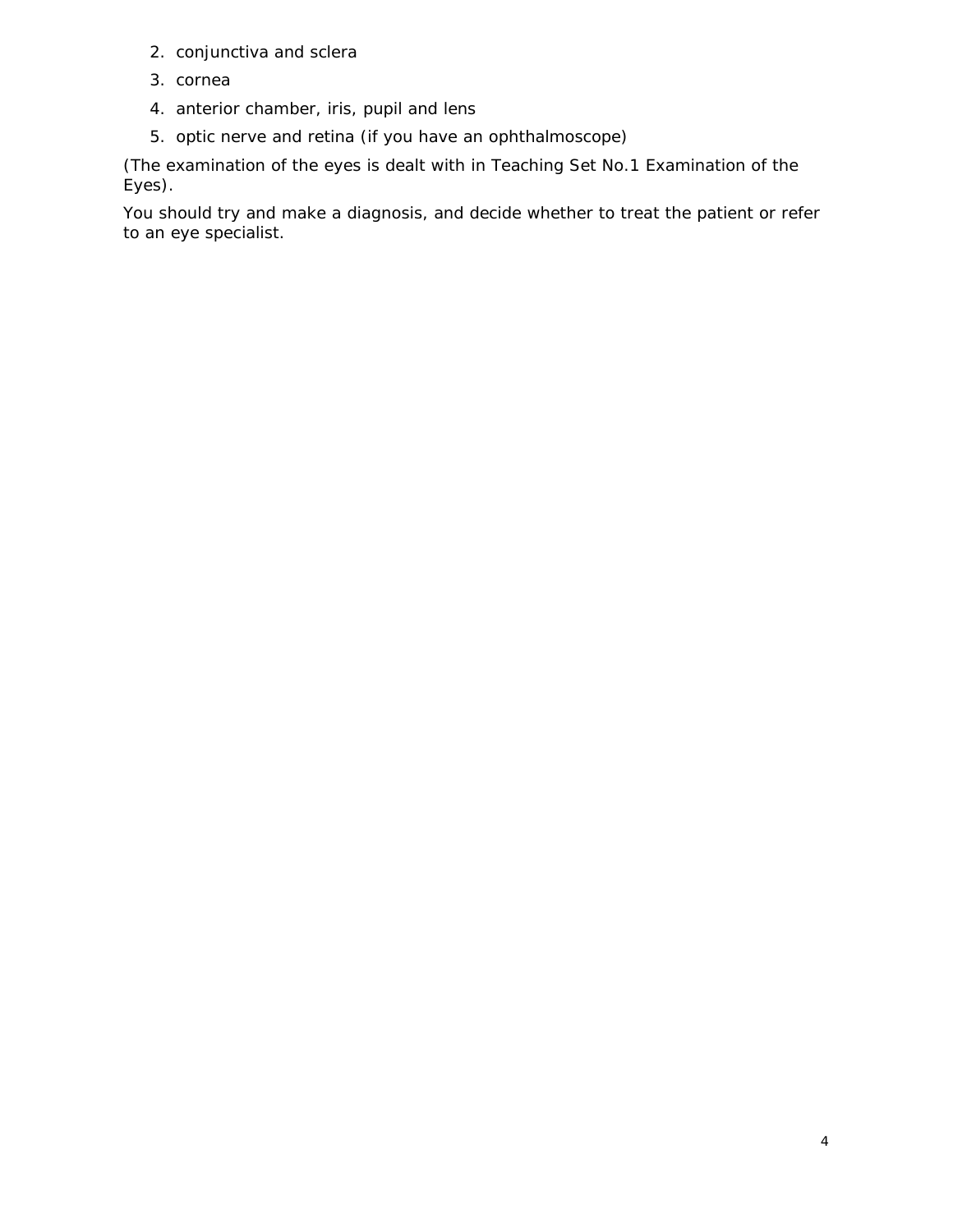## **3. Corneal Foreign Body**



**CORNEAL FOREIGN BODY (F.B.)** 

**1** Inflamed conjunctiva **Metallic foreign body on cornea** 

This patient had acute onset of pain in the eye. On examination, you can clearly see a **foreign body** on the cornea. Usually, a patient will remember the exact time when a foreign body entered the eye. Severe pain of sudden onset and a watering eye is characteristic of a corneal foreign body.

#### *How do you manage a foreign body on the cornea?*

First, see if the foreign body lies on the surface, or deeper in the cornea. If it lies on the surface, wash it off or gently wipe it off with a wet cotton tip, then apply an antibiotic eye ointment and ask the patient to come for review the following day. If the foreign body cannot be removed easily, or lies deeper in the cornea, do not try to remove it - give antibiotic eye ointment, pad the eye and refer the patient for further treatment at the hospital or eye clinic.

If you cannot see a foreign body, always evert the upper eyelid to see if it lies under the eyelid.

To summarize - if a foreign body lies superficially:

- 1. **Lie** the patient flat.
- 2. Give **local anaesthetic** eyedrops.
- 3. Use a good **light**.
- 4. **Lift off** the foreign body.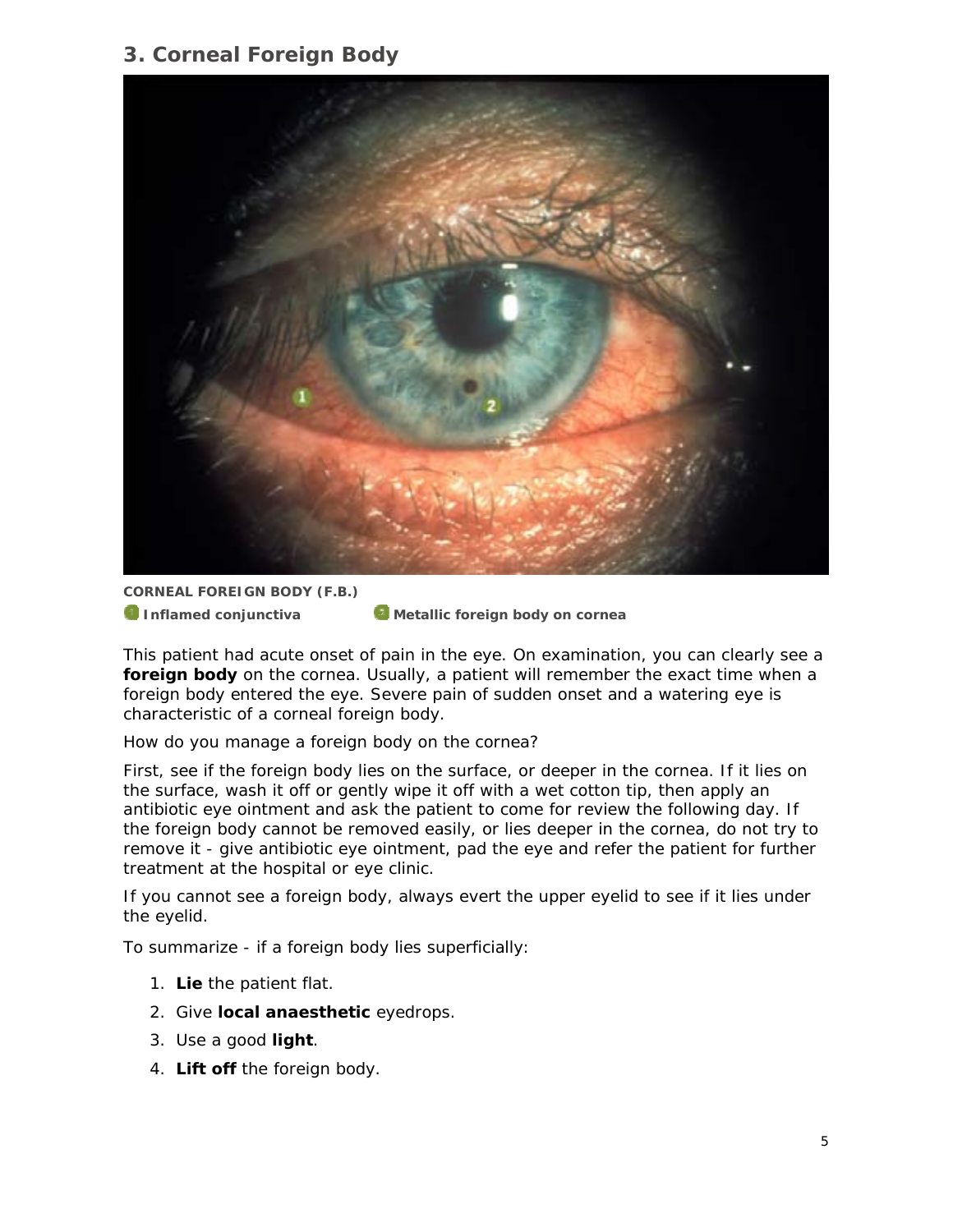### **4. Corneal Abrasion and Chemical Injury**



**CORNEAL ABRASION: CHEMICAL BURN a** Corneal abrasion **Cornea (lime burn) Cloudy cornea (lime burn)** 

Sometimes a patient presents with symptoms of a foreign body but you cannot find a foreign body. You may note that the surface of the cornea is not smooth and shiny there are scratches - a **corneal abrasion**. The picture on the left shows a large corneal abrasion. This can be easily caused - for example, the thumbnail of a child may scratch a mother's eye. The eye is painful, red and watering. You may use a local anaesthetic eyedrop to ease the pain during your examination. Fluorescein dye applied either in single drop form (minims) or a paper strip applicator - will outline the extent of the abrasion. In this case give an antibiotic eye ointment, apply a firm eye pad and a bandage so that the eyelids are closed over the front of the eye. Check the patient again the following day. Large abrasions may need a pad and bandage for a further 24 hours. Again apply antibiotic eye ointment.

If the eye is not better after 3 days, refer for further advice and treatment.

If chemicals spill into one or both eyes the patient will complain of pain, watering and often blurring of vision.

On examination you may see a cloudy cornea as shown in the picture on the right.

If a patient comes to you with a history of **chemical injury to the eye**, you must not waste any time. This is an emergency!

Wash the eye IMMEDIATELY with water - if necessary for up to 15 minutes. Make sure that the eyelids are open to allow the water to dilute the chemical and to wash it off the cornea and conjunctiva in all areas, including under the eyelids. All solid particles must also be removed. Apply antibiotic eye ointment after washing. It the cornea is not clear after washing, refer the patient immediately for further medical treatment.

Do **not** use any medicines containing steroids.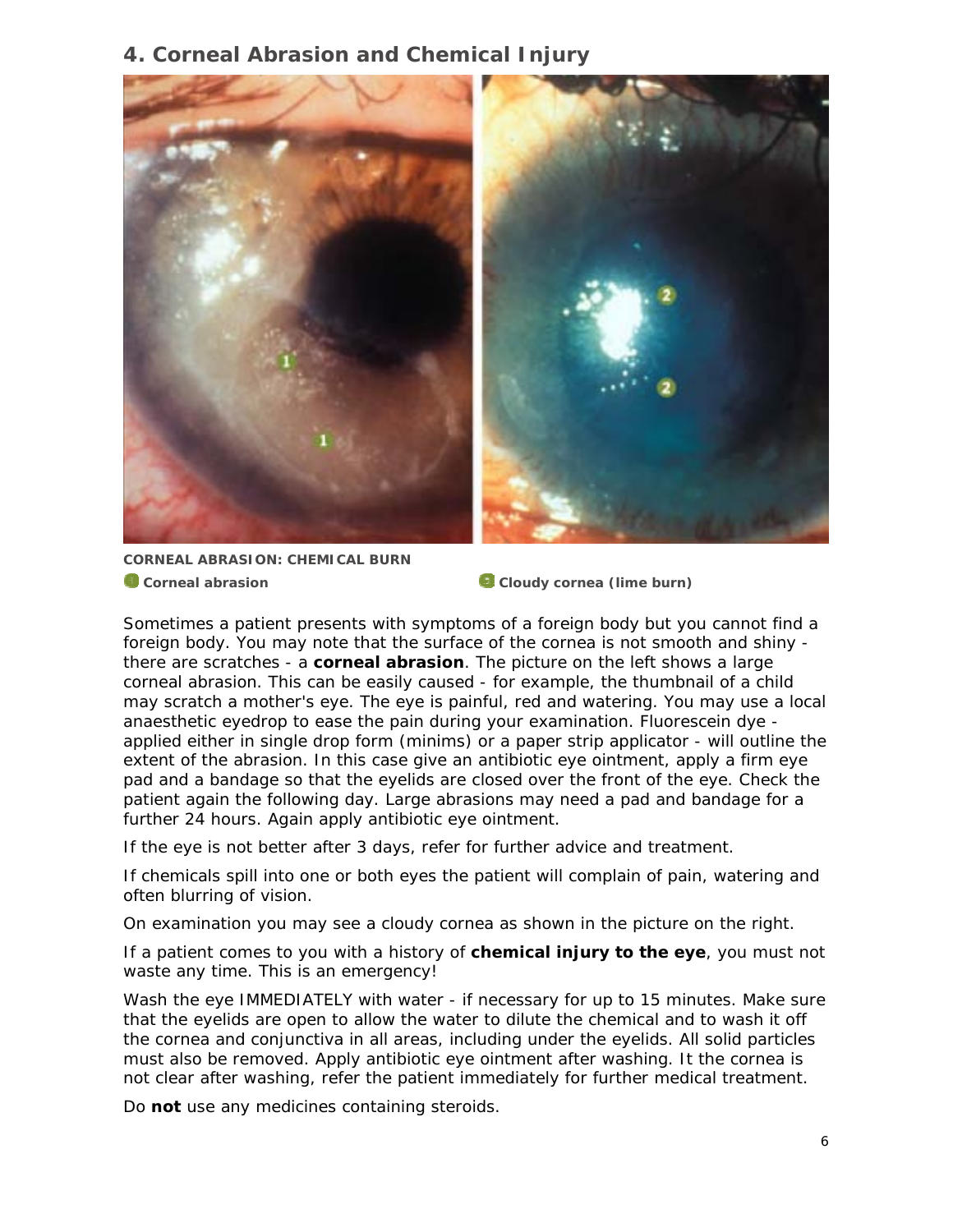## **5. Penetrating Eye Injury**



**PUNCTURE WOUND OF CORNEA WITH IRIS PROLAPSE O** Pupil opening drawn over **C** Camera flash **III** Iris prolapse

*What has caused this unusual appearance of the front of the eye?* 

There has been a **penetrating wound of the cornea** and black tissue is coming through the wound. The eye was hit by a sharp object. There will be varying degrees of pain and poor vision. Here the eye is remarkably 'quiet' - more inflammation is usually present. Some time has passed since the injury, which was caused by a thorn. Iris tissue is presenting through the corneal wound. This is a serious situation.

Apply an antibiotic eyedrop or, if this is not available, eye ointment. Secure a sterile protective shield over the eye, without touching or pressing on the eyeball, and refer the patient immediately to a specialist.

The patient should remain as quiet as possible until seen by the eye specialist. Surgery will be required.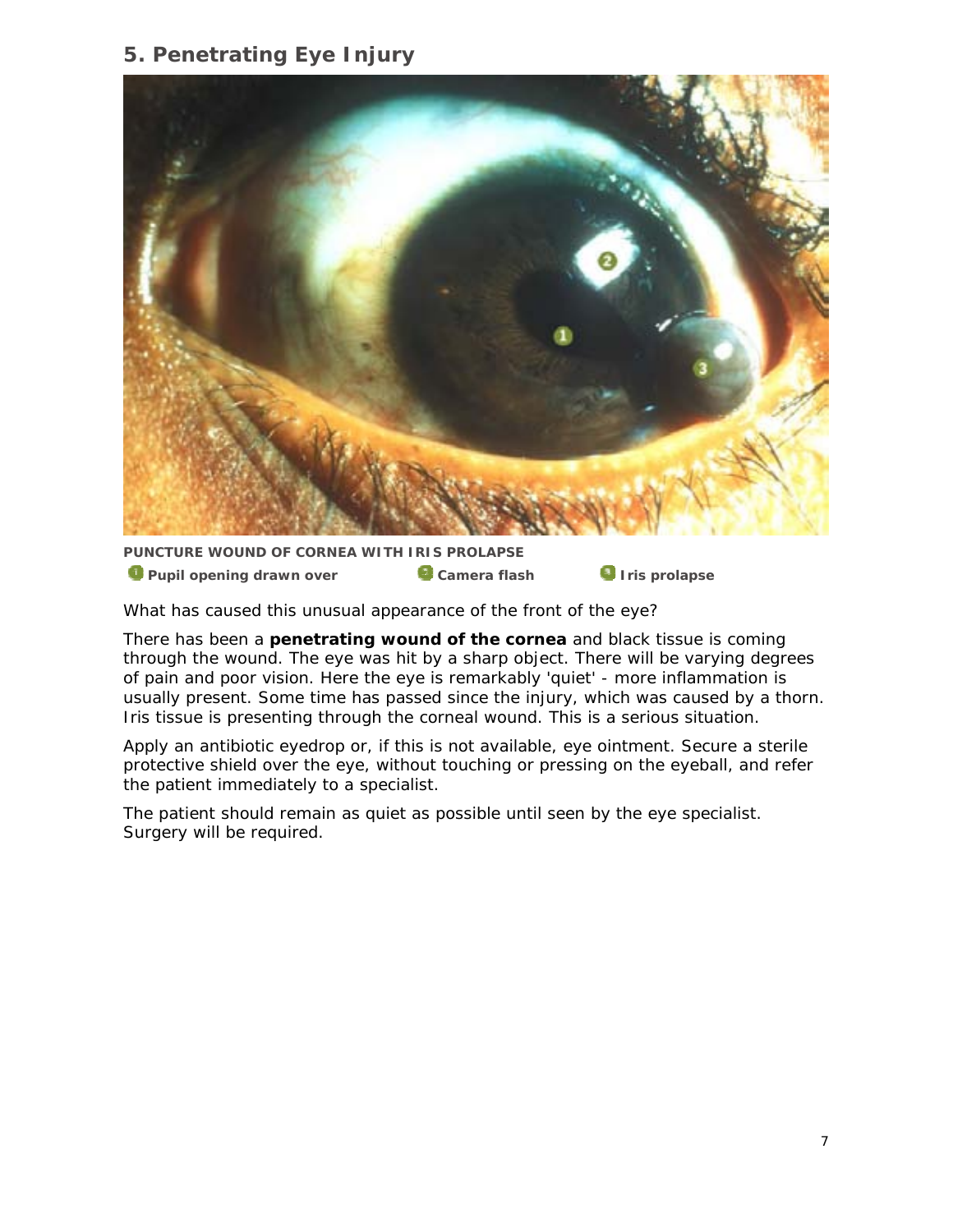## **6. Blunt Eye Injury**







**Blood in anterior chamber (total hyphaema)** 

#### *What can you see in these two pictures?*

The picture on the left shows blood on the white part of the eye. This is a **subconjunctival haemorrhage** - blood under the conjunctiva.

In the case of a subconjunctival haemorrhage there is no loss of vision or pain. In older patients a subconjunctival haemorrhage may occur without injury. You do not have to give any treatment for an isolated haemorrhage. After two or three weeks the haemorrhage will have disappeared.

In the picture on the right, there is blood behind the cornea, inside the eye. The iris has been bleeding. Blood behind the cornea and in front of the iris is called an **hyphaema**. This may cause a rise in intraocular pressure and the further complication of corneal blood staining.

In both of these cases, however, the patient will often tell you that he was hit on the eye, perhaps by a fist or a ball or that he was involved in some other accident.

In the case of a small hyphaema the patient must stay in bed for 5 days. If pain is severe, if some blood is still present in the eye after 5 days or if the vision is still reduced after the hyphaema has gone then you should refer the patient for specialist advice. If the hyphaema is total, filling all the area behind the cornea, refer immediately - this blood must be removed surgically otherwise there will be a rise in intraocular pressure with corneal blood staining and possible long-term loss of vision.

Aspirin can increase bleeding, so do not give aspirin to these patients.

Sections 3, 4, 5 and 6 have discussed different types of injury to the eye, their diagnosis and management:

1. Foreign bodies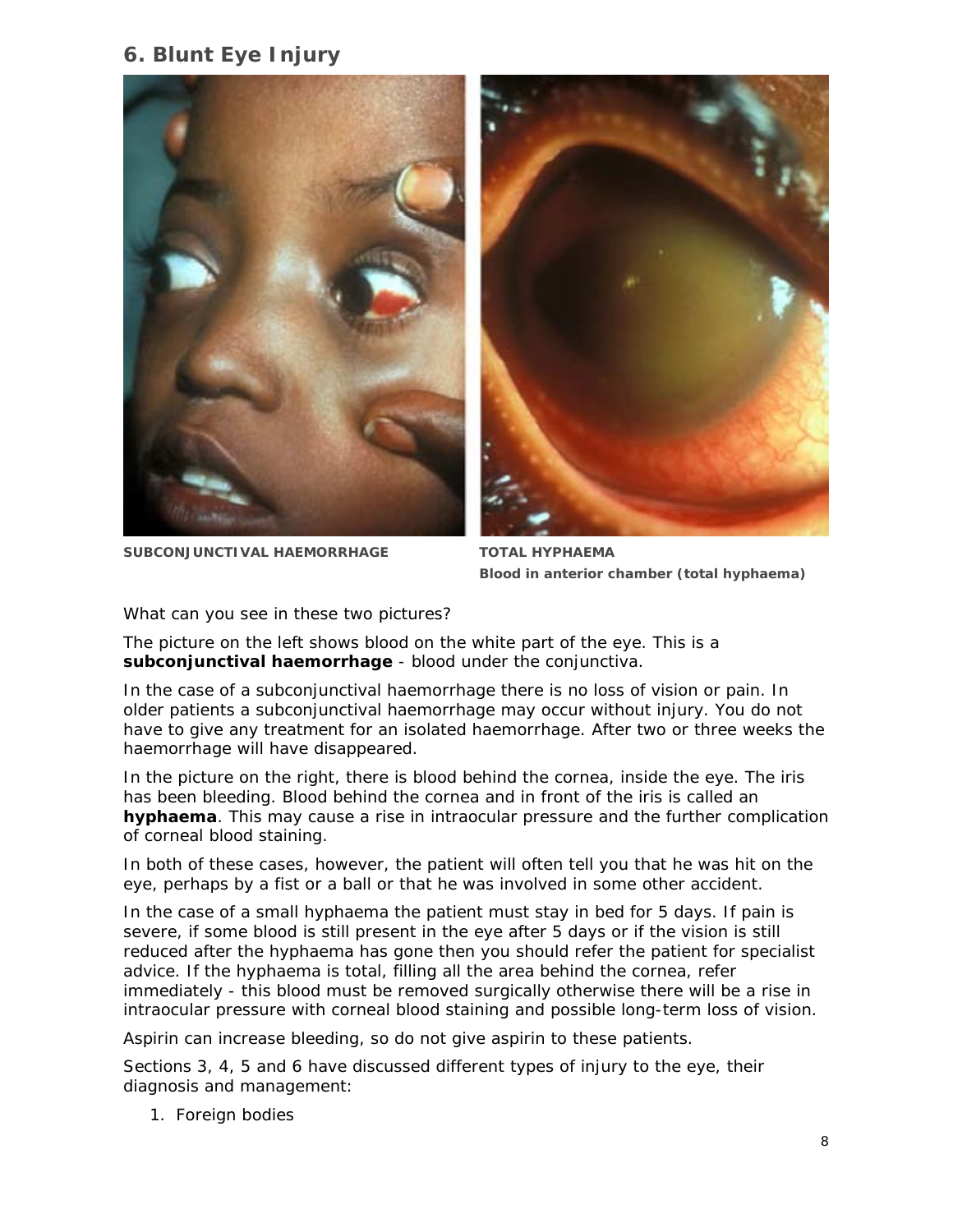- 2. Corneal abrasions
- 3. Chemical injuries
- 4. Penetrating injuries
- 5. Blunt injuries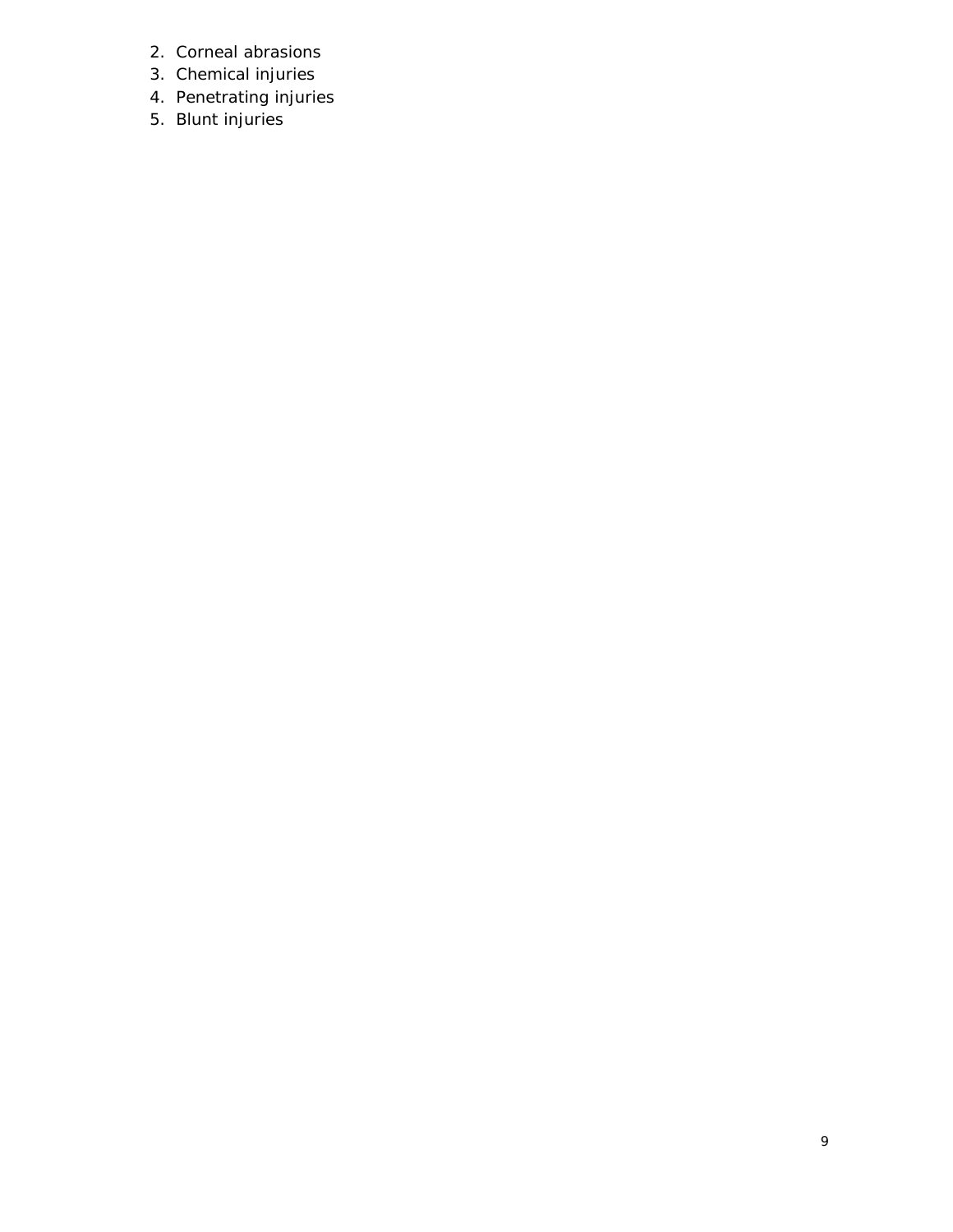## **7. Ophthalmia Neonatorum**



*What is the age of this patient? What do you notice about the eyes?* 

The baby is less than four weeks old and has a very severe purulent conjunctivitis this is **newborn conjunctivitis** or **ophthalmia neonatorum**. This type of conjunctivitis starts soon after birth because the baby was infected by the mother during delivery. The mother already had an infection of the vagina due to the presence of a sexually transmitted disease, in this case gonorrhoea.

On examination you can see that both eyes are red and there is a lot of purulent discharge. Be careful because the pus is infectious! Wash your hands carefully after your examination. You must clean the eyelids and eyes with water and swabs and then apply tetracycline 1% eye ointment every hour until there is improvement. Arrange for referral to the eye specialist.

The child will need at least one antibiotic injection and possibly more than one, depending on the antibiotic used. If the cornea is not clear due to involvement in the infection then this is a very serious disease and you must immediately refer the baby for specialist opinion.

Advise both parents to seek medical treatment for the sexually transmitted disease which probably affects the father as well as the mother.

Ophthalmia neonatorum may be caused by a number of different organisms, but the most common are *Chlamydia trachomatis* and *Neisseria gonorrhoeae*.

You can prevent this disease by immediately cleaning the eyelids of newborn babies with a clean cloth and water and applying tetracycline 1% eye ointment. Every newborn baby should be treated in this way by the midwife or nurse.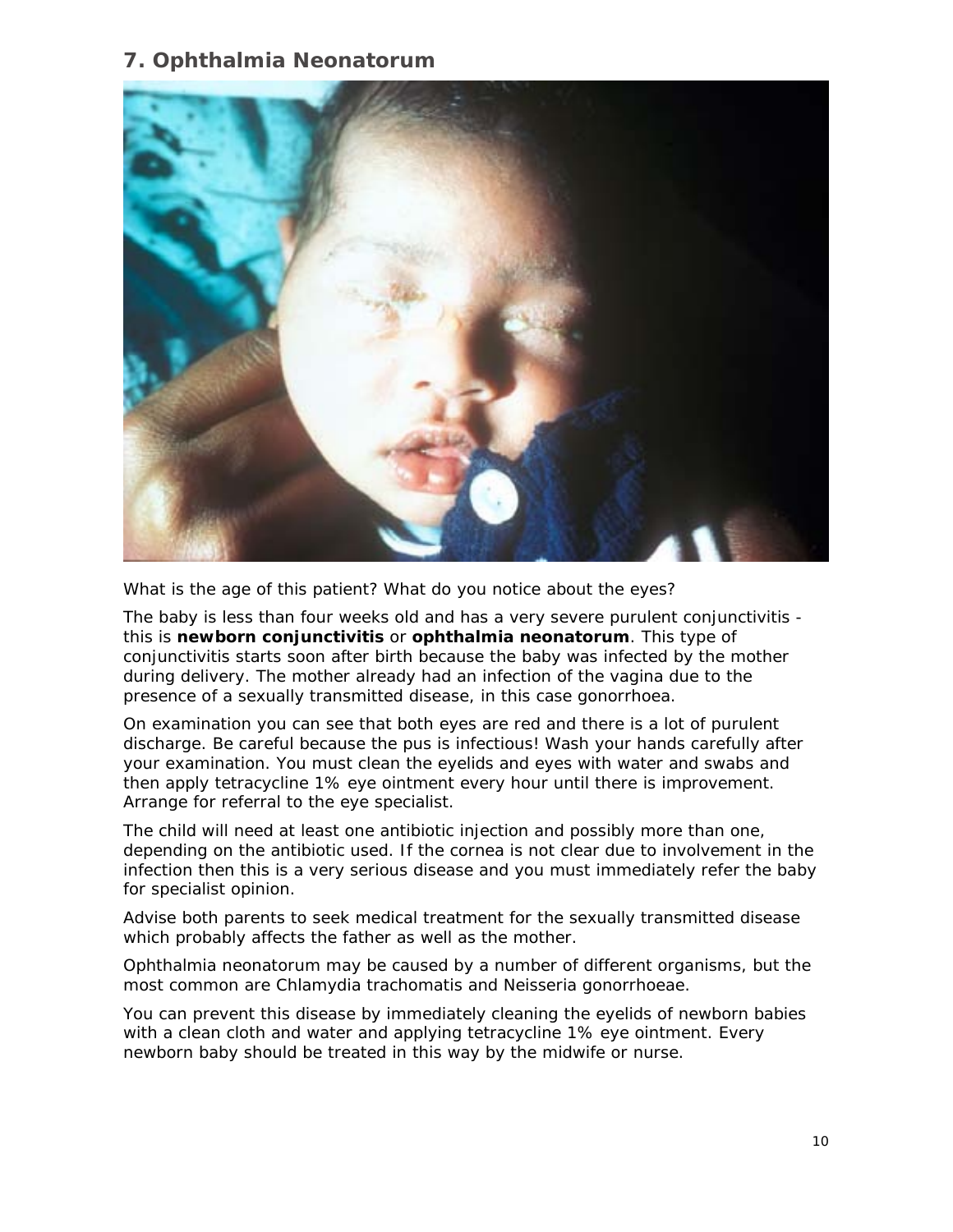## **8. Viral Conjunctivitis**



**EPIDEMIC HAEMORRHAGIC CONJUNCTIVITIS** 

**C** Small conjunctival haemorrhages

#### *What can you see in this eye?*

The eye is red - the conjunctiva is inflamed. The patient complains of irritation, redness and sometimes watery discharge. On examination you note that the white part of the eye (often both eyes) is red and there are many small conjunctival haemorrhages. This is **epidemic haemorrhagic conjunctivitis**, due to a virus. It is highly contagious.

#### *What should you do?*

An antibiotic eye ointment may be given three times daily to prevent secondary bacterial infection and to reassure the patient that he is being treated. Teach the patient or a relative how to do this.

At all times watch that the cornea remains bright and clear - if it becomes hazy, refer to an eye specialist. The infection is usually self-limiting and lasts for 5-14 days. Usually there are no longer-term complications.

It is very important to teach the patient not to rub his eyes and for the patient and relatives to wash their hands after touching the eyes. This can help to reduce spread of the infection.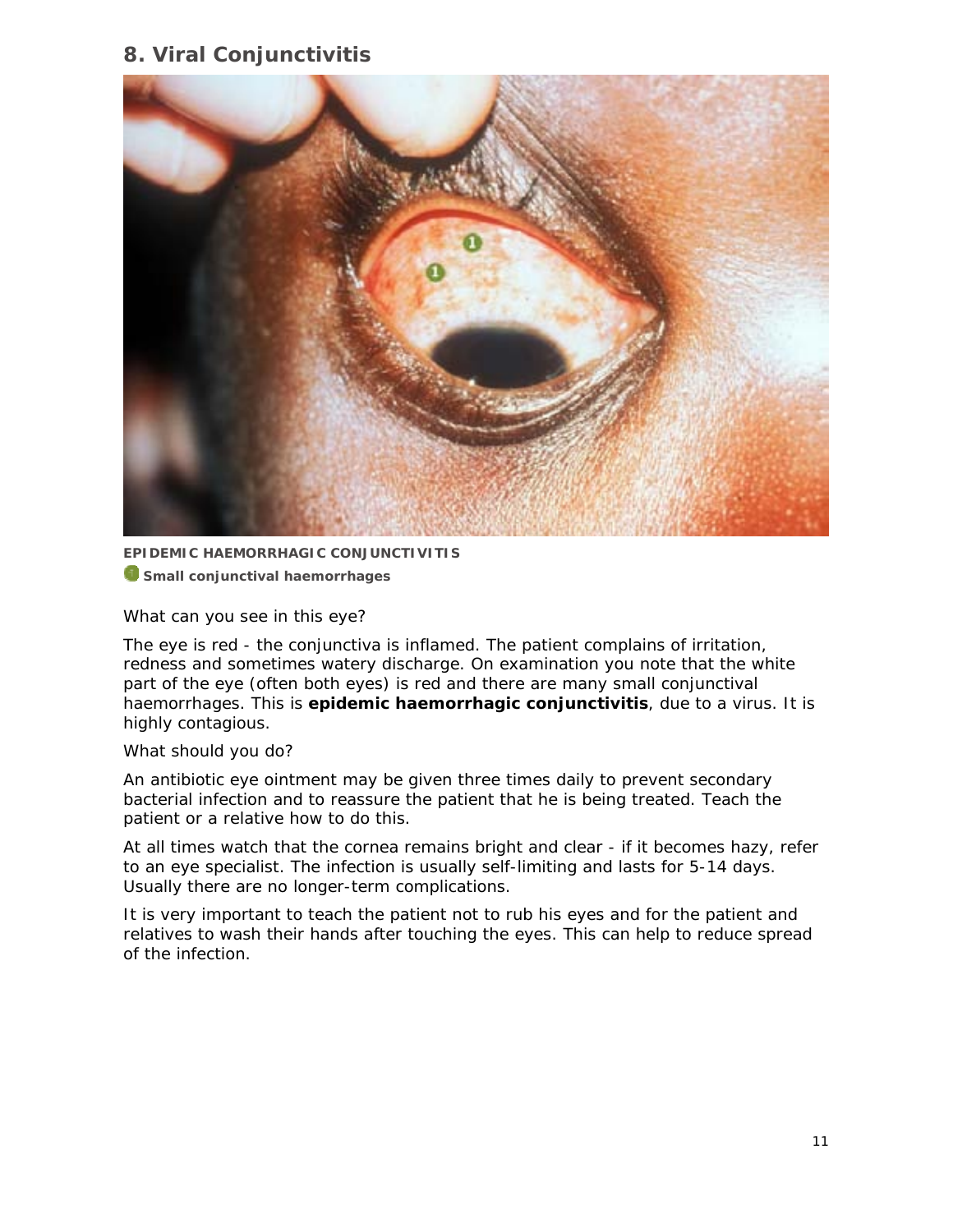## **9. Measles and the Eye**



**MEASLES KERATO-CONJUNCTIVITIS C** Keratitis **C** Camera flash Conjunctivitis

Another example of an acute red eye caused by a virus is seen in this picture.

#### This is **measles.**

The measles virus is present in the corneal epithelium and conjunctiva and, in this child, there is both a measles keratitis and a conjunctivitis. An antibiotic eye ointment three times daily is given to prevent secondary bacterial infection and also to protect the eye. A vitamin A capsule, 200,000 IU, should be given especially if the cornea is hazy, and the dose is then repeated on the 2nd day and again after 1 to 4 weeks. The association between measles and vitamin A deficiency causing corneal ulceration and blindness is well recognised. Vitamin A deficiency will be further discussed in the next section. The general condition of the child should be treated as required.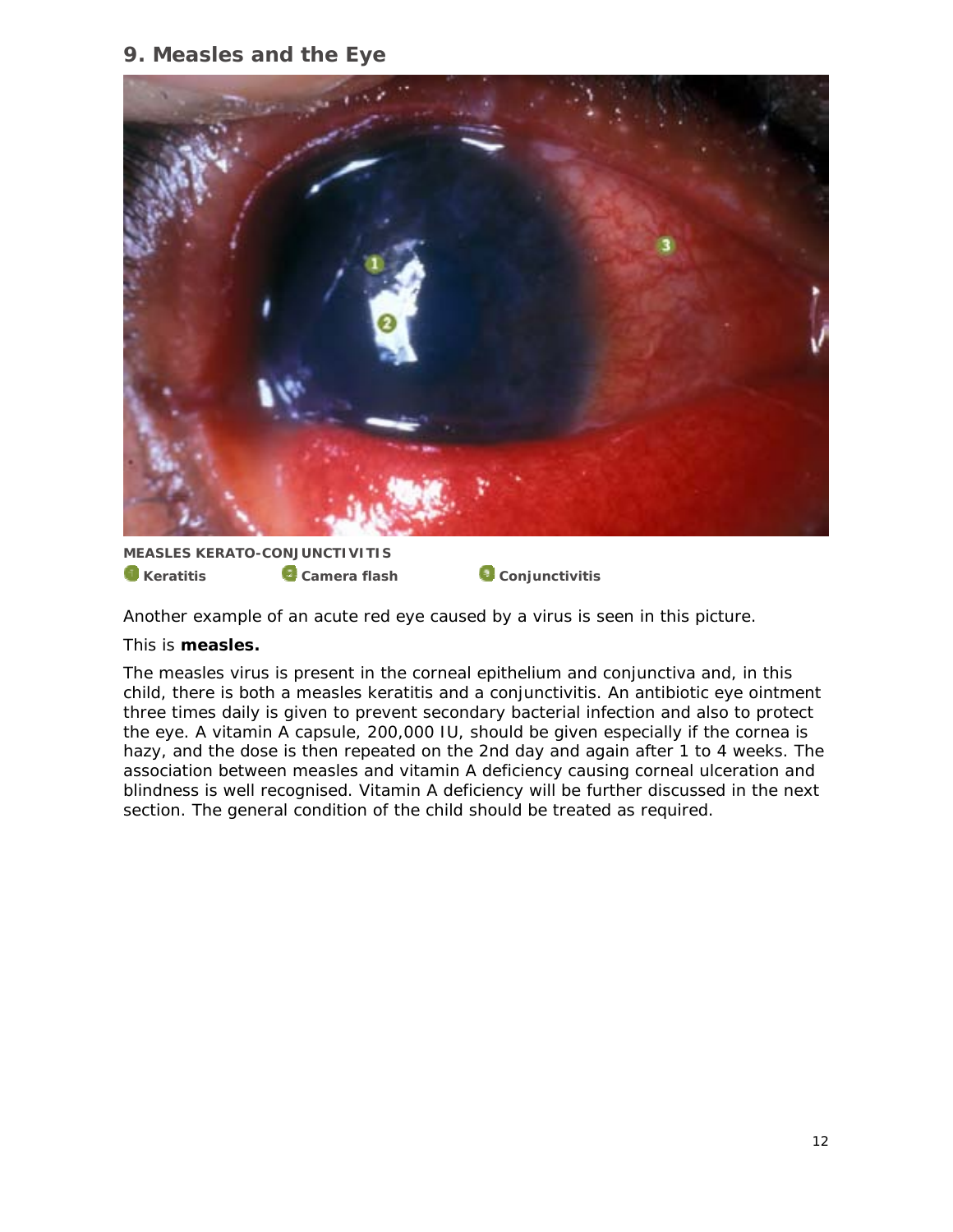## **10. Vitamin A Deficiency and the Eye**



**BITOT'S SPOT :KERATOMALACIA Bitot's spot on conjunctiva** Keratomalacia

The eye on the left shows an early stage of **xerophthalmia** (vitamin A deficiency affecting the eye). You can see the white foam-like area on the lateral conjunctiva. This is called a **Bitot's spot**. A patient with this condition is usually a child. Ask if the child can see at low levels of light. Look at the general condition of the patient. Very often these children are poorly nourished.

You can treat this patient and prevent more serious eye disease affecting the cornea by giving the child vitamin A, 200,000 IU immediately, another dose of 200,000 IU after one day and the third dose after 1 to 4 weeks. For a child less than one year of age, give 100,000 IU immediately, another dose of 100,000 IU after one day and the third dose after 1-4 weeks.

The cornea in the picture on the right is severely damaged.

*Can you describe what has happened?* 

The cornea is irregular and ulcerating. A child with this appearance of the eye may be obviously malnourished or may have recently had measles infection or severe diarrhoea.

This child, in fact, had measles. The nutritional state of the child is poor. This is **keratomalacia** - a sudden softening of the cornea. It is the final stage of **xerophthalmia**, caused by lack of vitamin A in the diet.

Do not waste any time! You may be able to save some sight in a recently affected eye and at the same time protect the other eye. Give one capsule of vitamin A orally, 200,000 IU immediately. If the child is under one year of age, give 100,000 IU.

Apply an antibiotic eye ointment and use a protective eye shield. NEVER use any steroids. Then refer the patient immediately for further treatment. If that is not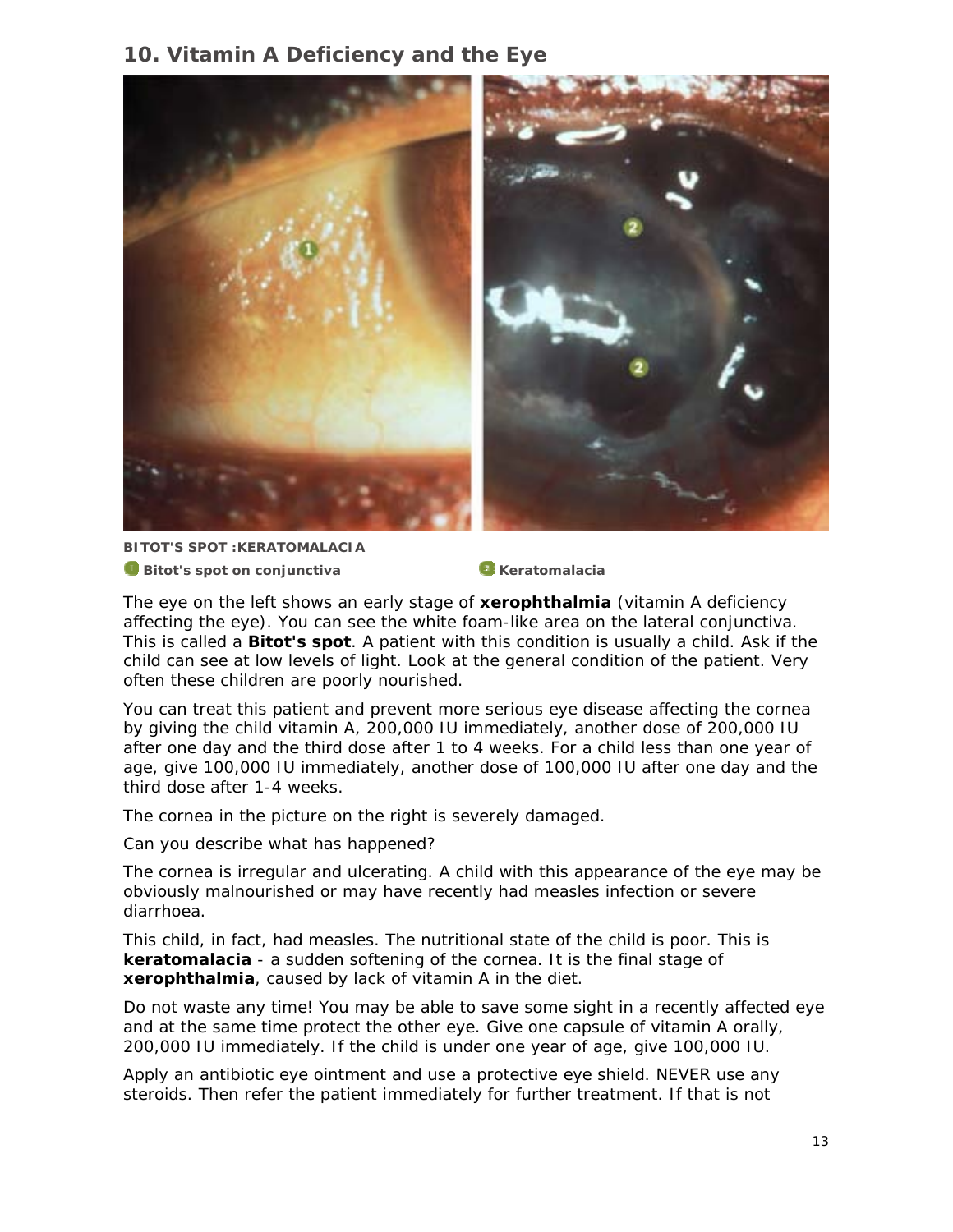possible, give another 200,000 IU of vitamin A the following day and again after 1 to 4 weeks.

In this teaching set we are only referring to eye problems caused by a lack of vitamin A, but other serious diseases such as respiratory infections and diarrhoea may be associated with vitamin A deficiency and may threaten life. The general condition of the child should always be considered.

Certain foods are rich in vitamin A. These include dark green vegetables (such as spinach), also mangoes, papaya, carrots, and red palm oil. Even better sources of vitamin A are animal products, such as meat (liver), fish, milk and eggs. Vitamin A rich foods must be eaten regularly to prevent blindness in children due to xerophthalmia. Growing and eating of these foods should be encouraged. If these foods are not available or too expensive, vitamin A orally, 200,000 IU, can also be given, once every 4 to 6 months, to children aged 1 to 6 years of age. Children aged 6 to 12 months can be given 100,000 IU every 4 to 6 months, and children younger than 6 months 50,000 IU 3 times, 1 month apart. Within 6 weeks after delivery, women should be given 2 doses of 200,000 IU, one or more days apart.

Breast milk contains vitamin A and so young babies on breast milk do not need any extra vitamins. As soon as they need additional food, when weaning begins, it is very important that they are given enough vitamin A in their diet.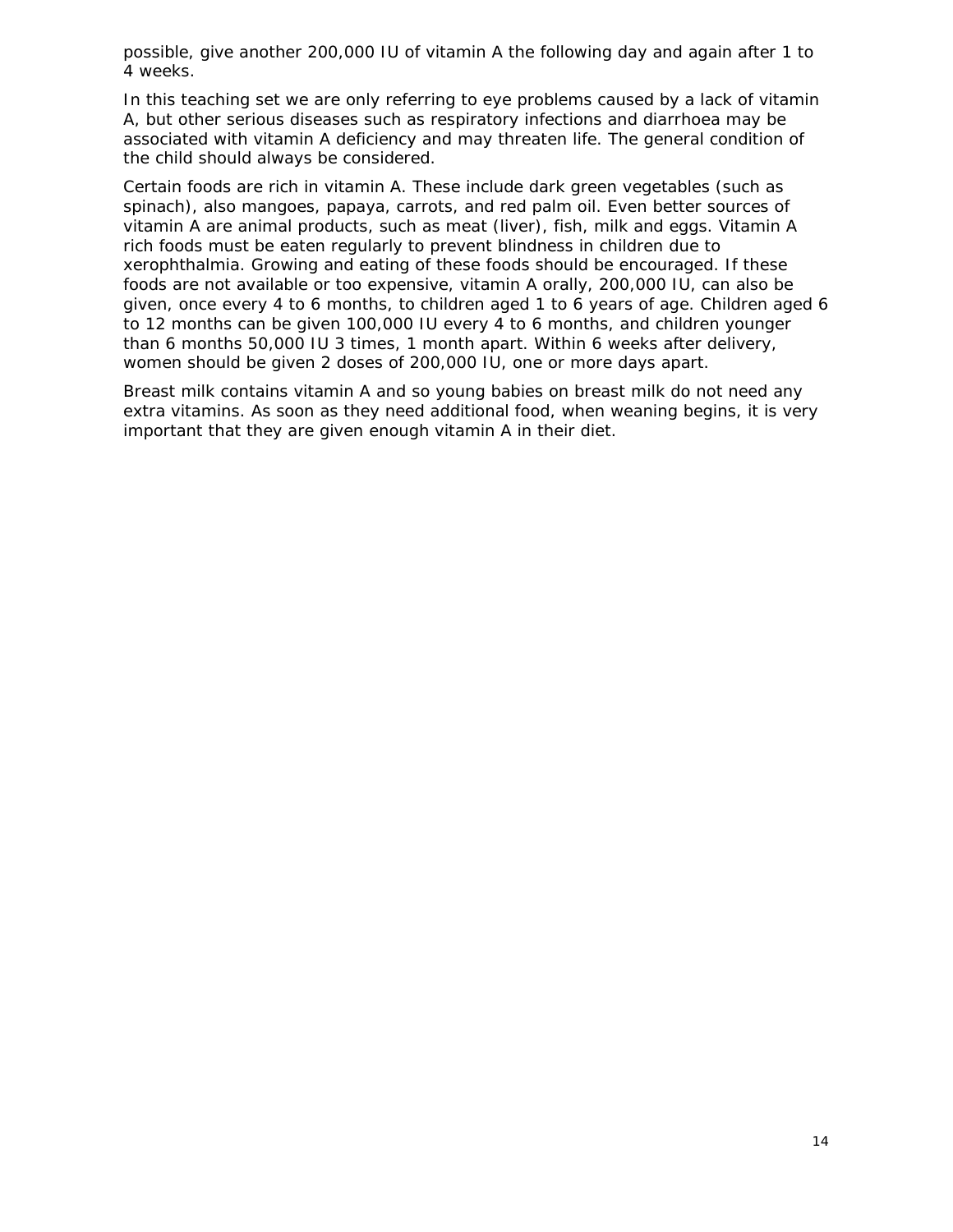## **11. Herpes Simplex and the Eye**



**HERPES SIMPLEX KERATITIS** 

**C** Camera flash **Dendritic figure stained with fluorescein** 

This is a special type of **corneal ulcer** caused by the virus *Herpes simplex*. There is no pus or discharge. The ulcer looks like the branching of a tree, or the map of a country.

The picture on the left shows a typical ulcer as you might first see it.

On the right the ulcer is stained with fluorescent dye and this outlines the typical branches with the colour green.

The patient may complain of pain, especially in strong light, and there is some loss of vision. There is watering and the eye is red. Usually only one eye is affected.

Treatment requires specialist care and therefore you must refer the patient urgently to an eye clinic or hospital. You can give an antibiotic eye ointment as protection against secondary bacterial infection. NEVER give any steroids. Steroids will make the infection much worse.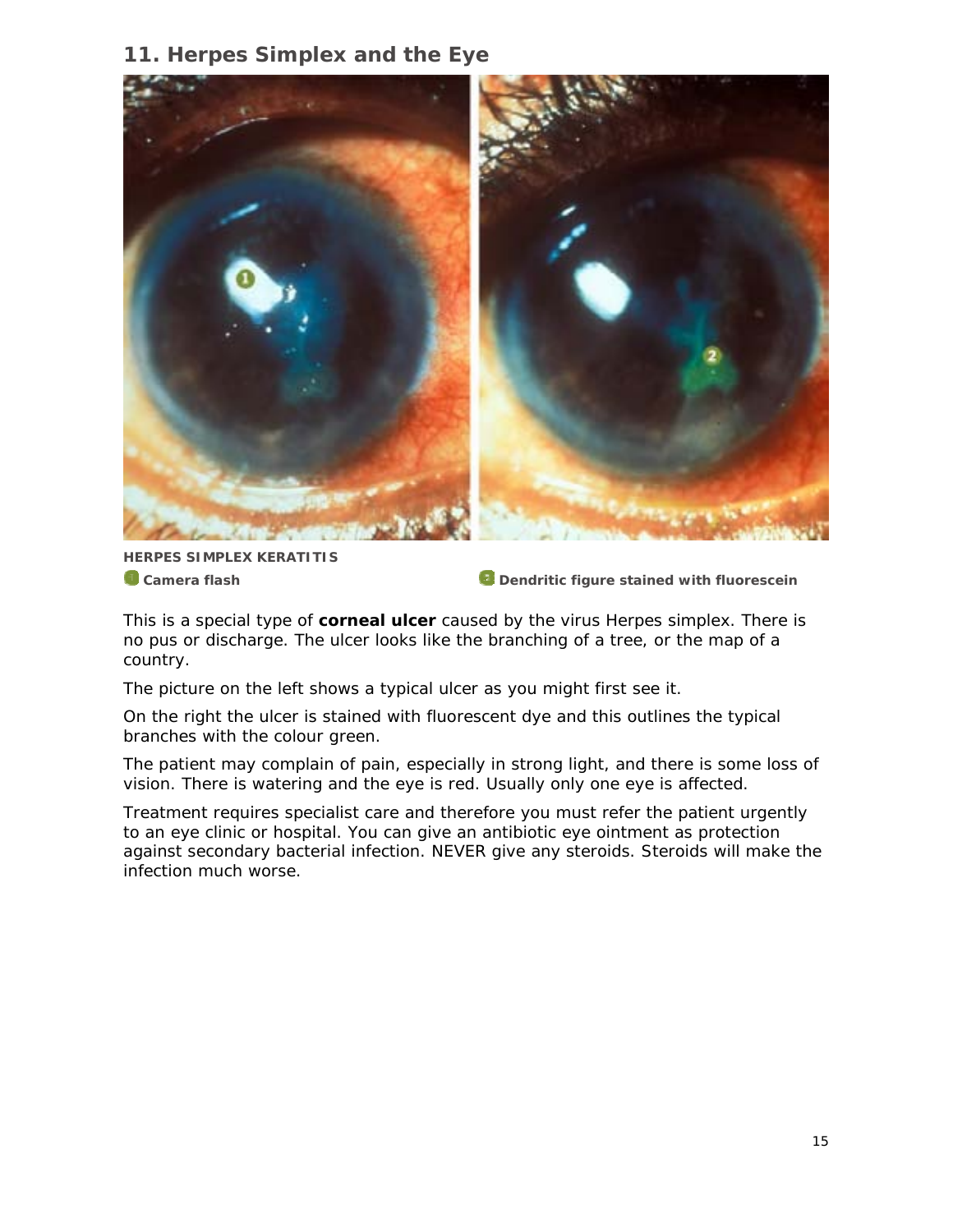## **12. Corneal Ulcer**



#### **CORNEAL ULCER WITH HYPOPYON**

**Camera flash Camera Conjunctiva Corneal ulcer** Corneal UP Hypopon

This patient presented with a history of pain in the eye and loss of vision.

On examination you see a red eye, and there is a white patch on the cornea. The surrounding cornea is hazy. There is pus inside the anterior chamber behind the cornea and in front of the iris (**hypopyon**). This is a severe **corneal ulcer**, probably due to bacteria (or possibly a fungus).

#### *How should you treat this eye?*

Apply antibiotic eye ointment intensively, protect the eye with a shield and refer the patient immediately for further medical care. This patient will require further topical antibiotics and injected subconjunctival antibiotics, if it is confirmed that this is a bacterial infection.

NEVER give any eye ointment or drops containing steroids.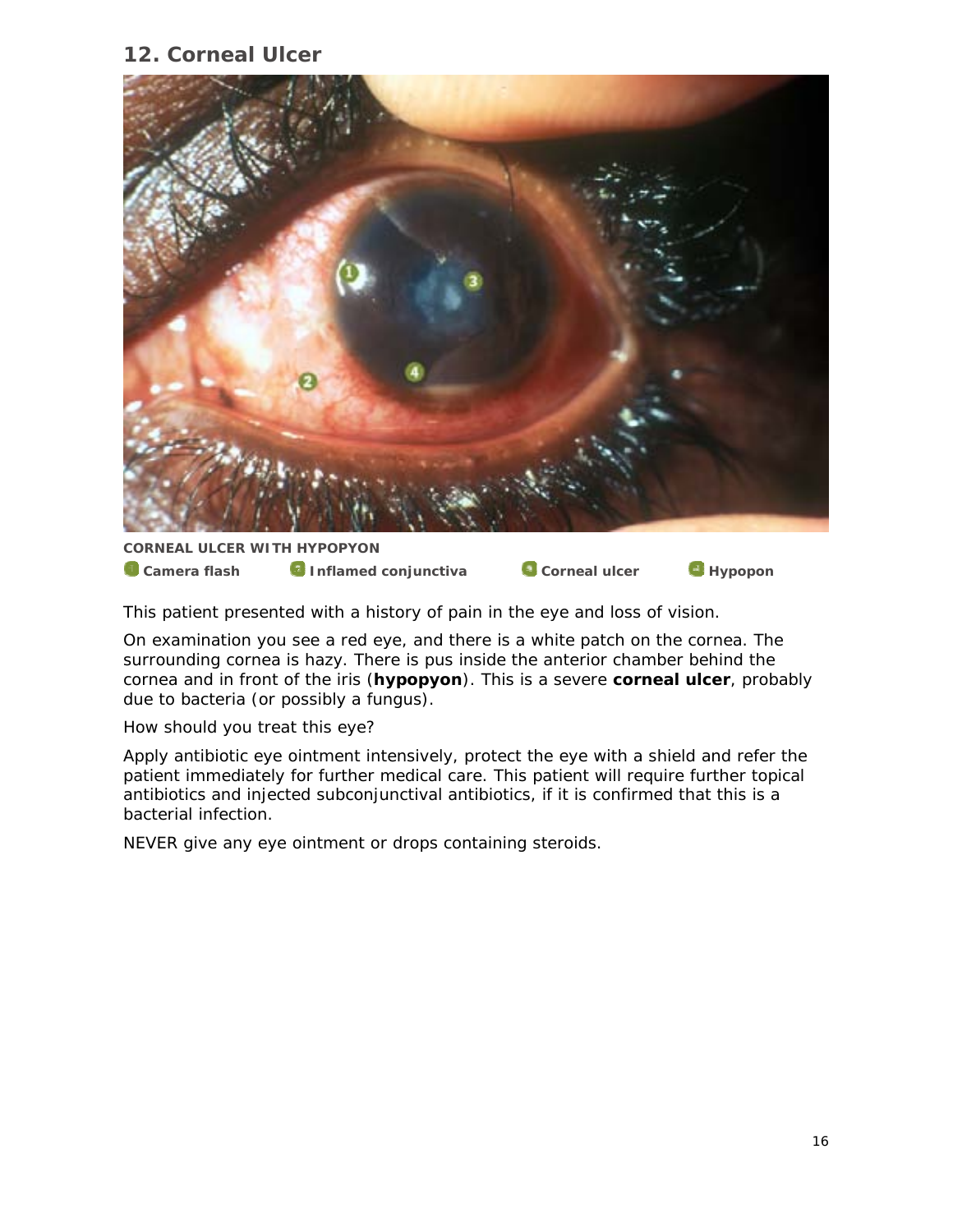## **13. Iritis**



**IRIDOCYCLITIS** 

**Camera flash C** 'Red eye' **I** Irregular pupil margin (posterior synechiae)

#### *What do you see in this image?*

The eye is red and the view of the iris is slightly hazy - this is due to proteins and celIs circulating in the aqueous fluid in front of the iris. The pupil margin is irregular there are inflammatory adhesions between the pupil margin and the anterior lens surface. These are called posterior synechiae.

Your patient will probably complain of pain and blurred vision.

Inflammation of the iris (**iritis**) is often associated with inflammation of the ciliary body (**cyclitis**), together described as **iridocyclitis**. This inflammation may be due to local causes or the presence of a systemic disease. For example, it can be associated with tuberculosis or onchocerciasis.

Treatment with anti-inflammatory medicine and dilating eye drops should be given.

Referral to the eye specialist is necessary.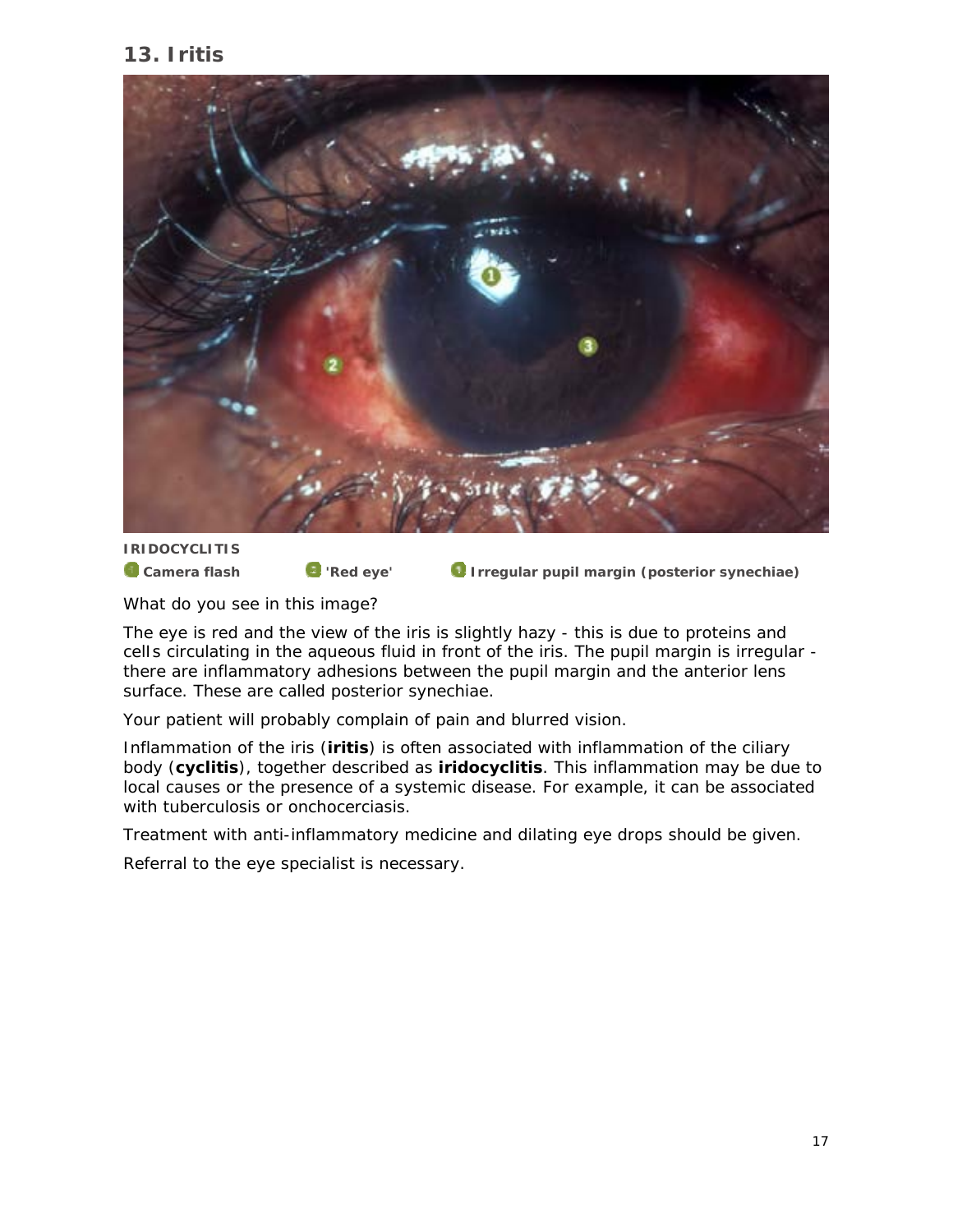## **14. Glaucoma**



**ACUTE GLAUCOMA 1** Irregular flash reflex (corneal oedema) **Dilated conjunctival blood vessels** 

This patient comes to you with a typical history. A severe and deep pain developed in one eye and soon the patient could not see clearly. A severe headache was present. Sometimes the patient may feel sick.

#### *If you were asked to examine this eye, which findings would you note?*

The eye is red, but you cannot see any pus. The cornea itself is not bright and clear. The surface looks hazy and slightly irregular instead of smooth and shiny. This is clue to corneal oedema.

This is **acute glaucoma**, a very serious condition, caused by high pressure inside the eye. Although not evident in this eye, the pupil is often dilated and not quite circular when compared with the other eye. If you place your two index fingers gently on the upper eyelid with the patient looking down and feel the eyeball through the eyelid, it may feel hard (even like a stone at times). Compare this with a normal eye. More accurate assessment of the intraocular pressure can be made with an instrument called a Schiotz tonometer.

The patient needs urgent treatment including acetazolamide tablets and pilocarpine drops and must go to the hospital as quickly as possible. If the high pressure in the eye continues for even a few hours, the optic nerve can be damaged and the patient might lose all sight in the eye.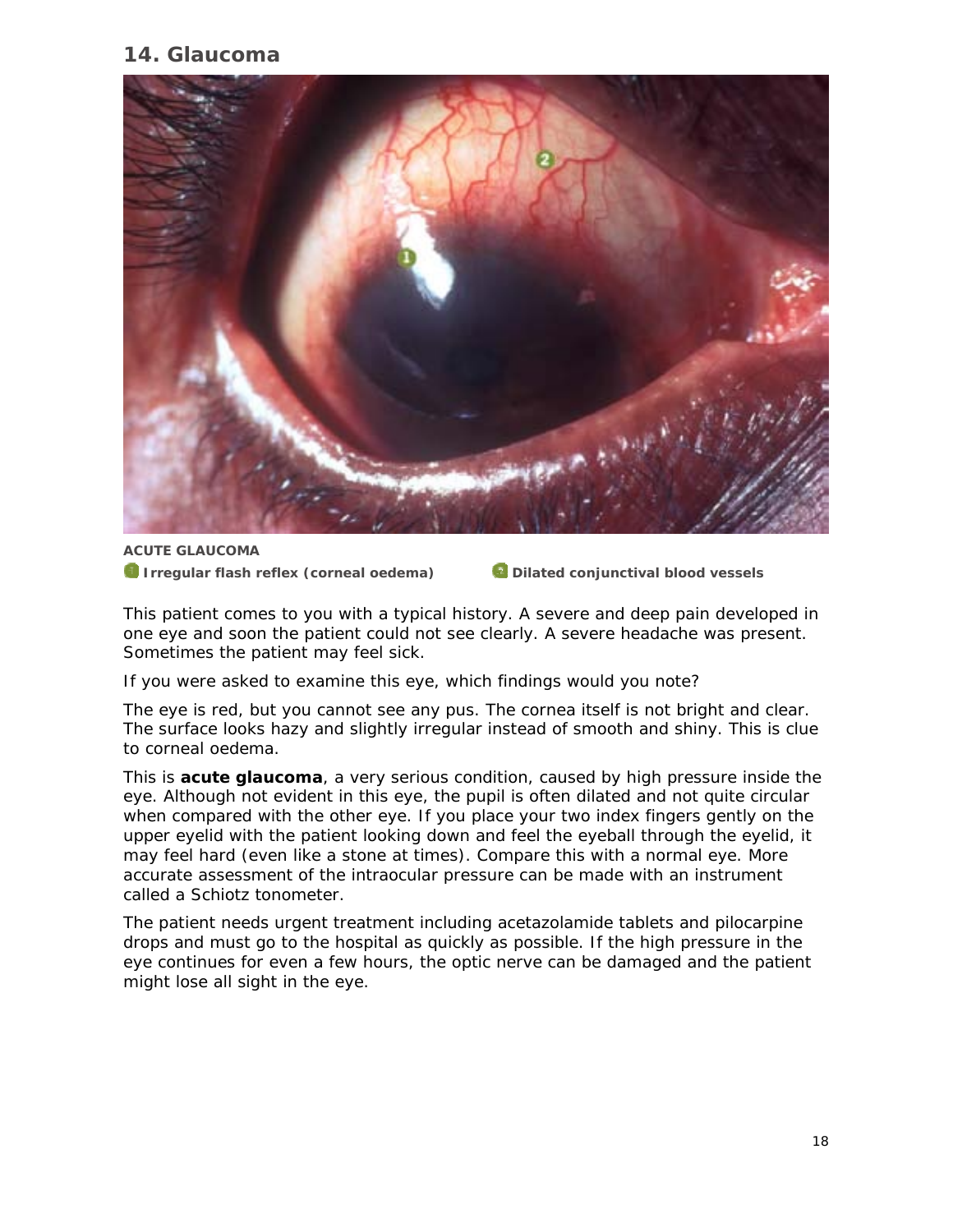## **15. Trachoma**



**Eye-seeking fly** 

**CORNEAL OPACITY (CO) a** Lid scarring (entropion) **Corneal opacity due to trachoma (CO)** 

#### *Do you know which eye disease is shown in these images?*

It is **trachoma**. Trachoma is a disease that usually starts in early childhood and can result in blindness 20 or more years later. Trachoma is caused by an organism called *Chlamydia trachomatis*. Complications are due to recurrent re-infection of the eye. Over a number of years this infection and inflammation leads to severe damage of the upper eyelid causing eyelashes to turn in and these rub on the cornea causing scarring and blindness.

You may have seen children with running noses, discharging eyes and many flies. Flies may carry the organisms that can cause this most common of all eye infections. About 500 million people are suffering from trachoma, and 6 million people are blind.

Poor hygiene and sanitation are recognised as major factors encouraging this infection. Daily washing of the face helps to prevent infection of the eyes by *Chlamydia trachomatis*. The following four pictures show stages in the development of trachoma.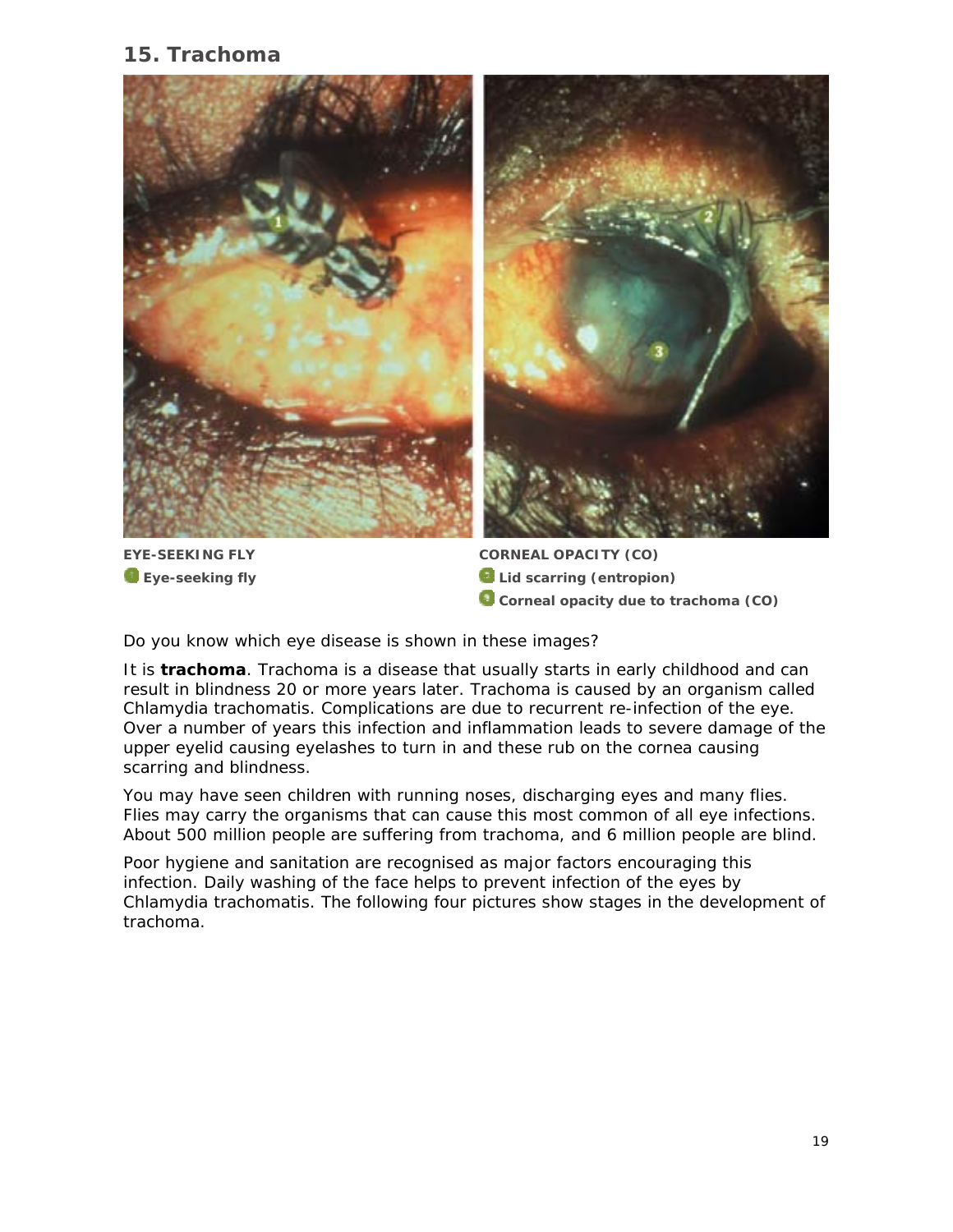## **16. Trachoma**

**Follicles of trachoma (TF) Intense inflammation of trachoma (TI)**



**Conjunctival scarring of trachoma (TS) Trichiasis of trachoma (TT)** 

The picture of an everted eyelid (top left) has a conjunctival surface which is not smooth, but shows a number of small raised dots - these are follicles. There must be 5 or more follicles, each at least 0.5 mm diameter, to describe this picture as **follicular trachoma**. You may see this in children under 10 years of age. The eyes are irritable and watering. Often patients complain of a feeling of sand in the eye. Vision at this stage is not affected.

If a patient is infected only once, it is unlikely that there will be serious long-term effects. If, however, the patient is reinfected many times, perhaps because other children in the family have trachoma, the inflammation will get worse.

A more advanced stage of trachoma is evident in the picture of the everted eyelid shown top right. Here the conjunctiva is swollen and you cannot see the normal blood vessels. This stage of trachoma is called **intense inflammatory trachoma** (where at least 50% of deep tarsal vessels cannot be seen because of trachomatous inflammation). At this stage the disease is very infectious and can easily be passed on to others.

If a patient has had many periods of infection with trachoma, scarring of the eyelid will develop. This is also best seen in the earlier stages by everting the eyelid (bottom left). Fine or coarse streaks of scar tissue may be observed and this stage is described as **trachomatous scarring**. With the upper eyelid in its 'normal' position you may see one or a few lashes rubbing on the eyeball. This is **trachomatous trichiasis**  (bottom right).

If the scarring becomes severe the eyelid turns inward and the eyelashes will rub on the eyeball. This is called **entropion** which was shown in the previous section. Eyelashes rubbing on the eye cause damage to the surface of the cornea. The patient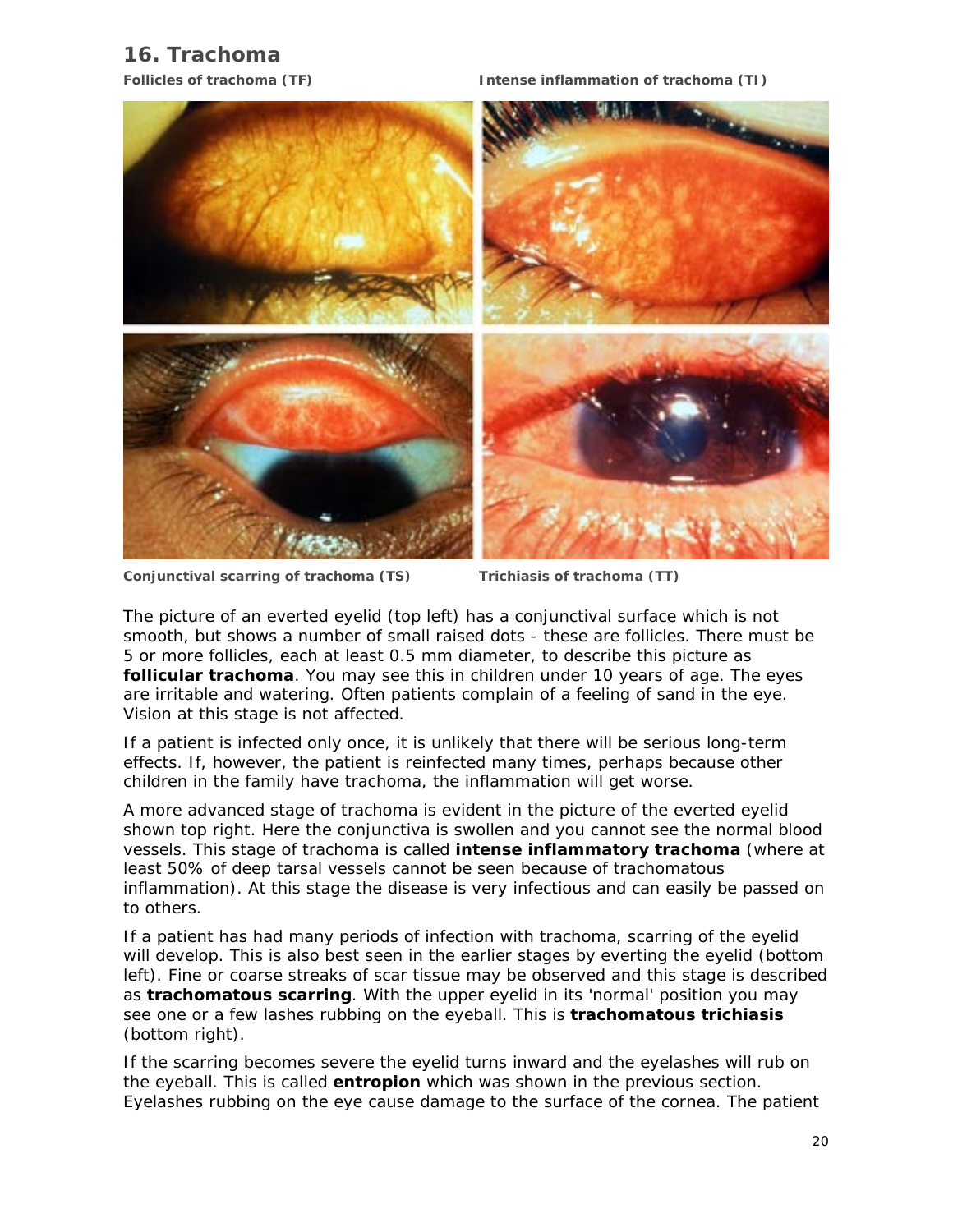complains of pain and discomfort in the eye. If this situation continues, the cornea develops ulceration and scarring and becomes opaque. Vision will be severely reduced.

An operation to correct entropion will relieve discomfort and pain and stop further loss of vision.

Patients with trachoma should be given tetracycline 1% eye ointment once a day for 4 to 6 weeks. In areas where there are mass distribution programmes, the oral antibiotic azithromycin is given.

Always advise these patients and their relatives about the importance of daily face washing and good hygiene. Also ask other members of the family to come for examination and possible treatment of their eyes.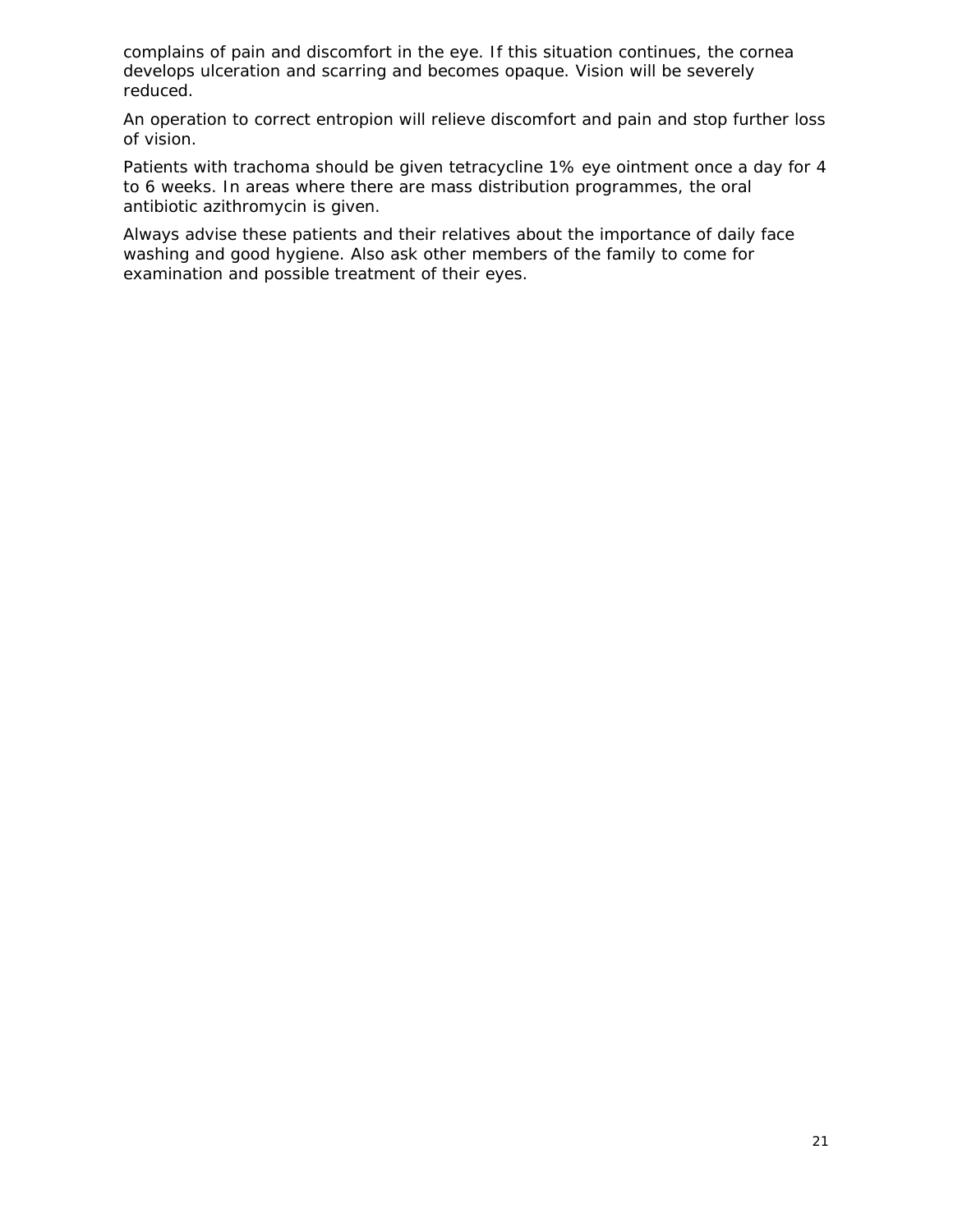## **17. Allergy and the Eye**



**VERNAL KERATO-CONJUNCTIVITIS a** Limbal hypertrophy **Papillae of tarsal conjunctiva Papillae of tarsal conjunctiva** 

**('cobblestones') C** Corneal ulcer stained with fluorescein

A very common and troublesome eye condition, usually affecting children, is **vernal kerato-conjunctivitis**. This is an allergic problem which is worse in the spring and summer. The patient complains of severe itching, the eyes are red and there are mucus strands. It is also called vernal or **spring catarrh**.

On the left is pictured typical vernal kerato-conjunctivitis in the region of the limbus (corneo-scleral margin).

The picture on the right shows an everted eyelid with pronounced papillae (or 'cobblestones') - characteristic of the condition. Fluorescein dye shows an associated corneal ulcer and in some cases a corneal plaque may form with reduction of vision.

Apart from simple symptomatic measures (such as warm compresses), anti-allergy and anti-inflammatory eye drops may be required.

NEVER use steroid drops or ointment without strict medical supervision.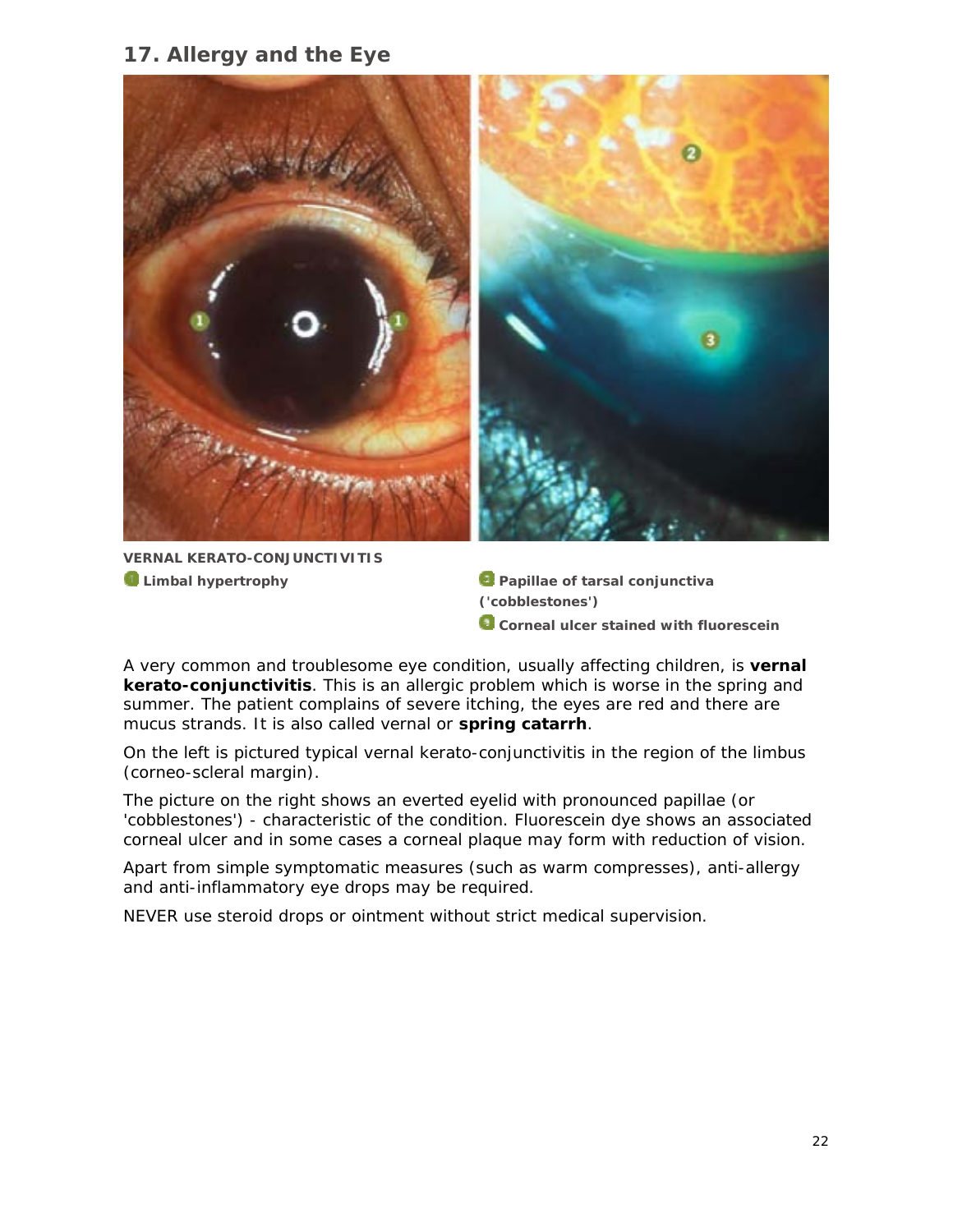## **18. Pterygium**



**PTERYGIUM Pterygium ('wing') growing across the cornea** 

#### *What is the fleshy growth shown in this picture? How would you manage this problem?*

There is a wing of tissue at the nasal corner of the eye which is growing over the cornea. It is a **pterygium**. Surgery may be required to remove a pterygium. However, nothing should be done unless the pterygium grows to the centre of the cornea and is in danger of affecting vision. Surgery is often followed by a recurrence. Refer the patient for specialist advice it the pterygium is causing problems - either due to its size and position or if there is recurrent inflammation.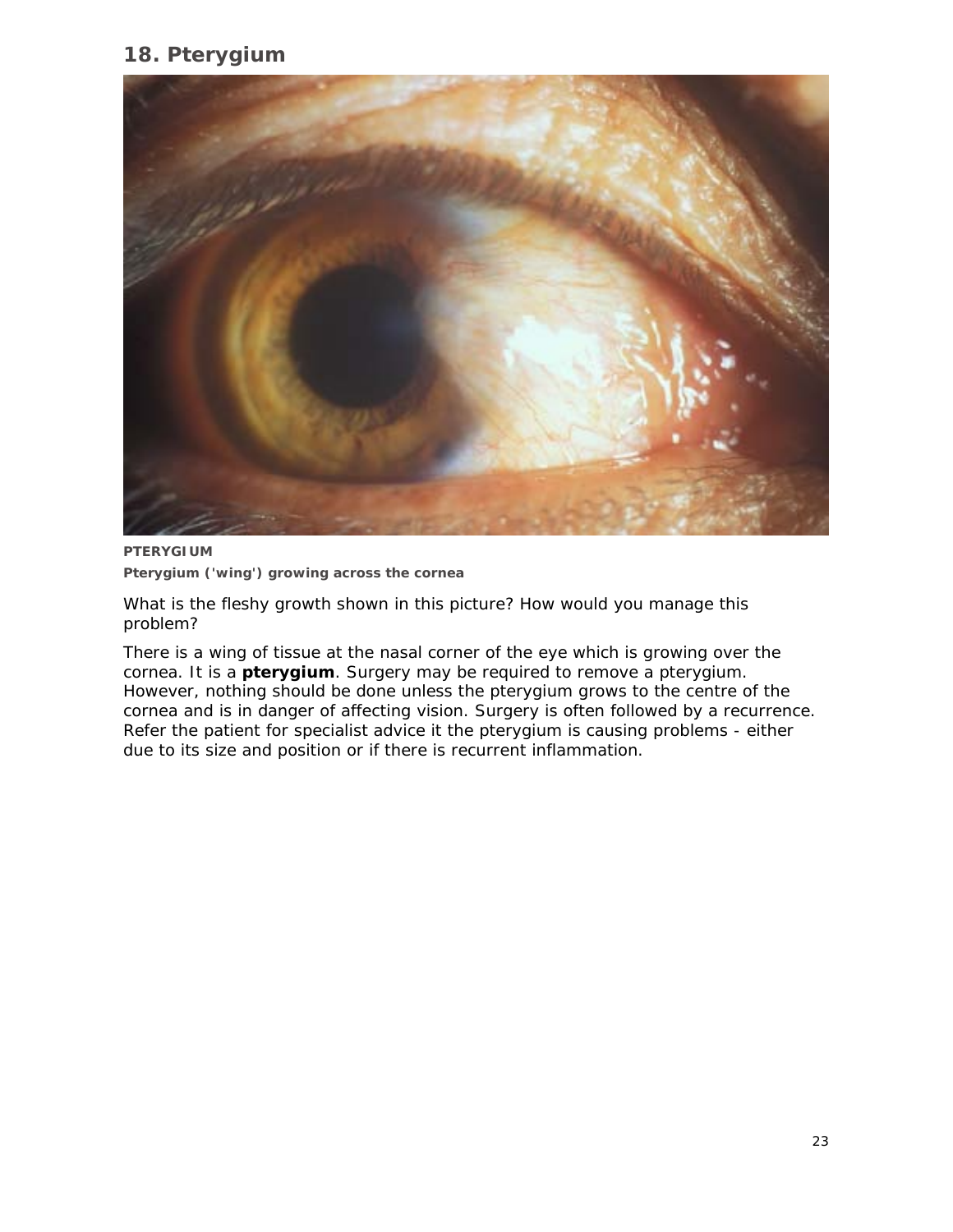## **19. Corneal Scarring**



**CORNEAL SCARS Camera flash a** Scarred central cornea

*<u>I</u>* Iris seen through clear cornea **<sup></sup> Dense white corneal scar** 

**Scarring of the cornea** usually has a grey-white appearance. The amount of scarring varies from a small scar which is peripheral on the cornea and does not affect vision to a very large scar where the cornea is completely white and opaque, with vision severely reduced.

Two examples of corneal scarring are shown in these pictures. Both scars involve the central cornea and vision is, therefore, affected.

#### *Is there any treatment for these eyes?*

The cornea shown on the left has clear cornea around the scar and would be suitable for an optical iridectomy or perhaps a corneal graft operation. An optical iridectomy is a surgical procedure where the pupil is enlarged so that the patient can see past the scar. If possible, the pupil is enlarged at the inferior and nasal part of the iris. A corneal graft requires a donor cornea and a specialist centre with the equipment and skills for this type of surgery.

The corneal scar shown on the right is almost a total corneal scar. Sadly, these eyes can seldom be helped. But if in any doubt, and if there is any possibility of help, especially in a patient who has scarring affecting both eyes, refer to the eye specialist for advice.

**Note**: If an eye is scarred and is also smaller and shrunken compared with a normal eye (**phthisis**), there is no advantage in referring such a patient in the hope of restoring vision. You may refer, however, if the eye is painful or inflamed. The eye surgeon may consider removing an eye which is blind and painful and replace this with an artificial eye.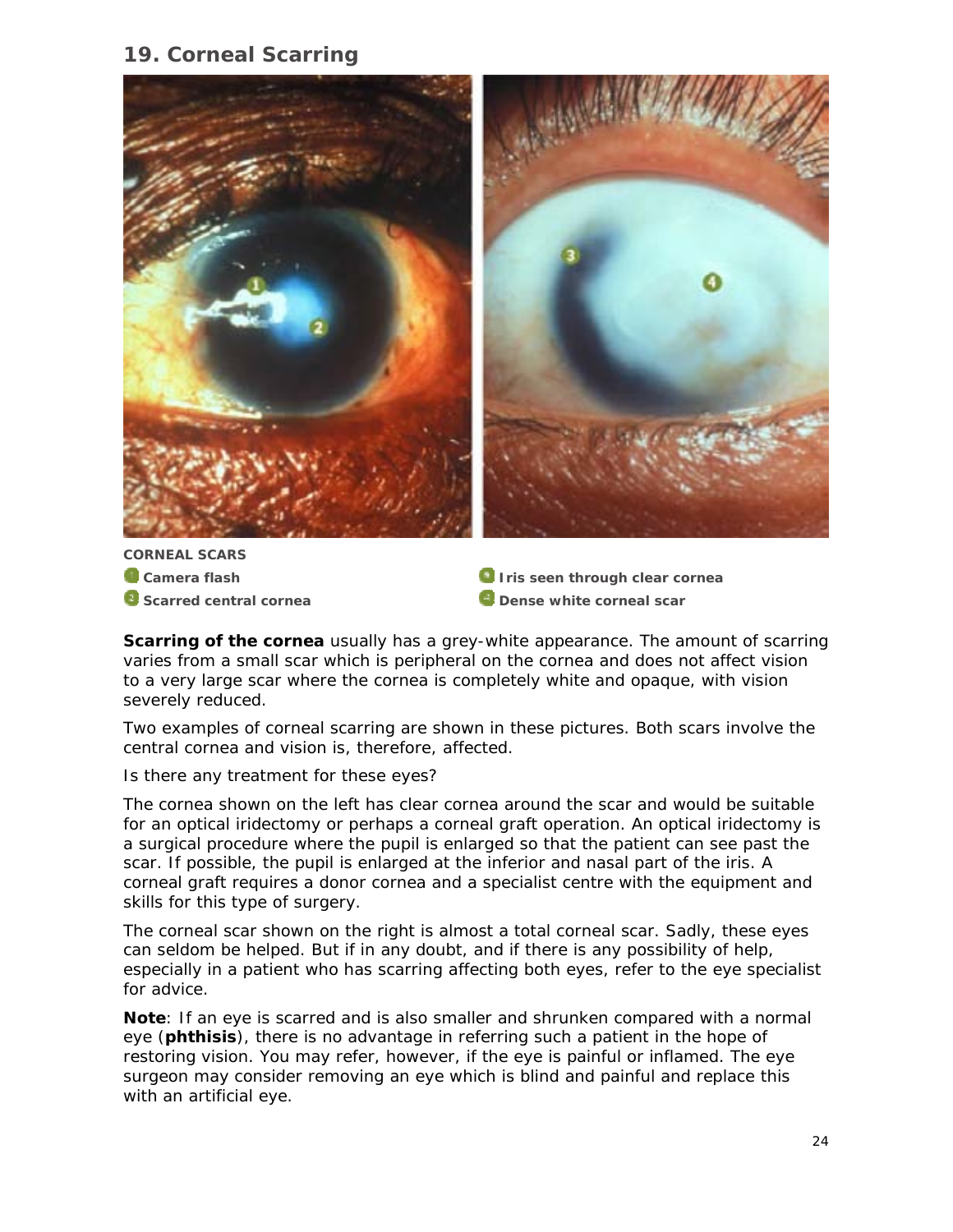## **20. Cataract**



**Mature cataract Camera flash Camera Figure 1** 'Quiet' eye

#### *What is unusual about this eye?*

The pupil does not look black; it is white. This is **cataract.** Approximately half of all cases of blindness in the world are caused by cataract. The lens has become cloudy. Usually both eyes are affected but it can occur in one eye only.

Most patients are elderly, but rarely children are born with cataract. The older patient will tell you that his vision has gradually become worse. He does not complain of pain. Ask your local eye surgeon when you should refer these patients. Certainly, if the patient is unable to count your fingers held at a distance of three metres, you should refer him for further examination and probable operation.

Blindness from cataract cannot be prevented, but it can easily be cured. The cloudy lens can be removed by surgery and replaced with an artificial lens. Following surgery, spectacles may still be needed for some patients to see better.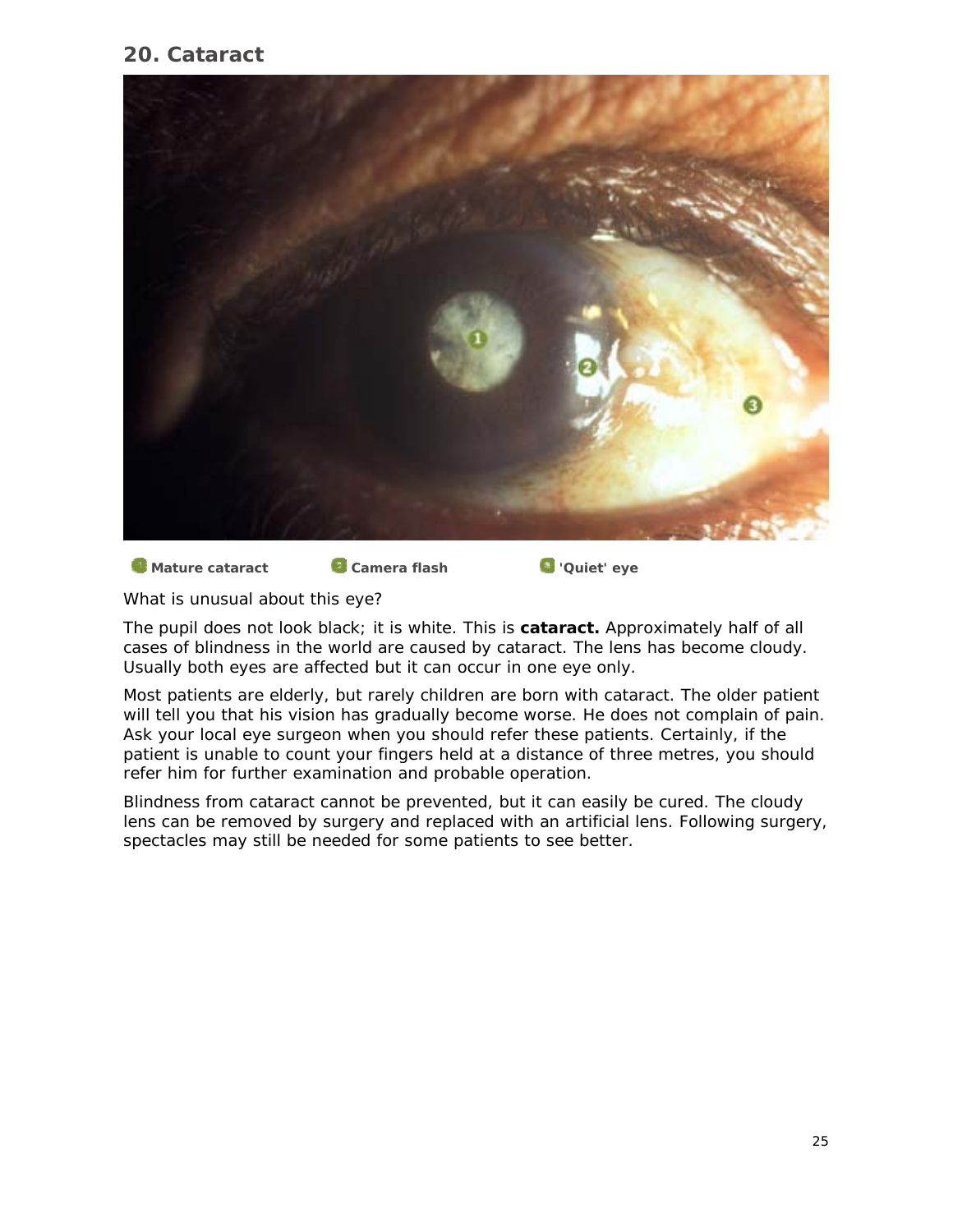## **21. Strabismus**



*What is wrong with the eyes of this boy?* 

They are not straight. This patient has a marked **squint**, or **strabismus**. A squint may appear in a patient with apparently normal eyes. The older patient may have double vision.

If this happens in a child, the child often uses only one eye for clear vision. The other eye is not effectively used and becomes what is called a 'lazy' or amblyopic eye. If you treat such a patient in the first few years of life you can improve the vision in the lazy eye.

If an adult has had a squint since childhood, it is not possible to significantly improve sight in the lazy eye. When an adult develops a squint suddenly he may have double vision. This can be a sign of serious disease and the patient should be referred for further examination.

In any patient, if you see a squint or suspect a squint - refer for specialist opinion.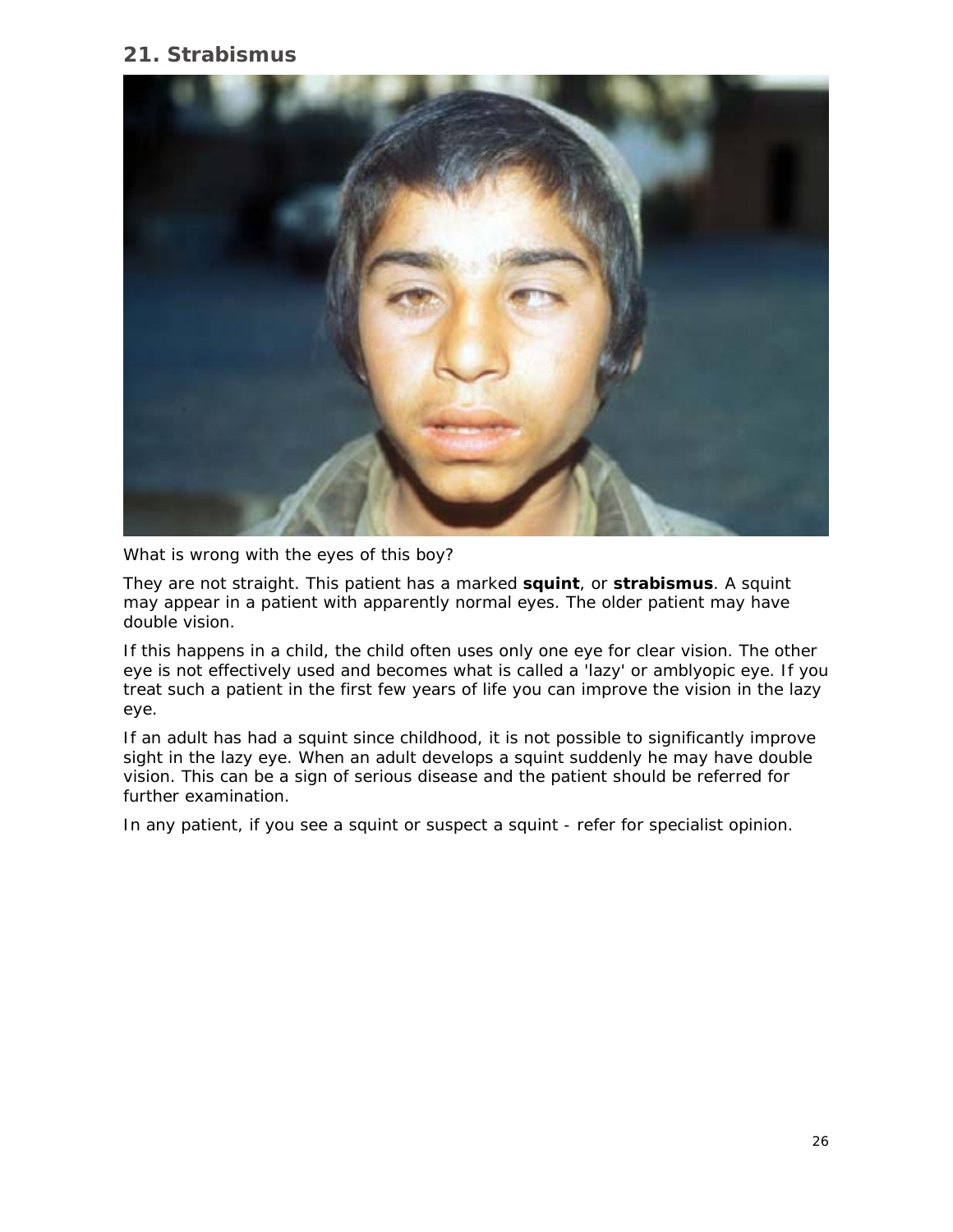## **22. Refractive Error**



An eye problem which usually has a simple solution is the complaint of poor vision affecting eyes which look normal on first examination. The patient may describe poor vision for distant objects, where there is no problem with near vision - or it may be that the opposite is the case, distance vision is good but near vision has become poor. Also, vision can be poor for both distance and near.

The cause of poor distance or near vision may be a **refractive error** - the patient needs spectacles (or glasses).

A myopic, or short-sighted person, needs spectacles to see in the distance.

The patient who finds vision is blurred only for near vision is often middle aged and requires spectacles for close work. This is **presbyopia**. Patients over the age of 35 years who can see in the distance, but have problems reading, can often be helped by reading spectacles. The usual number needed is between +1.00 and +3.00.

A quick test to decide whether spectacles will or will not improve vision is the **pinhole** test. Make a tiny opening in some cardboard or opaque plastic and ask the patient to look, one eye at a time, at an eye chart 6 metres distant. If looking through the tiny hole improves the visual acuity when compared with looking without the pinhole, the patient should benefit from spectacles for distance vision. Refer to a colleague who can test for spectacles.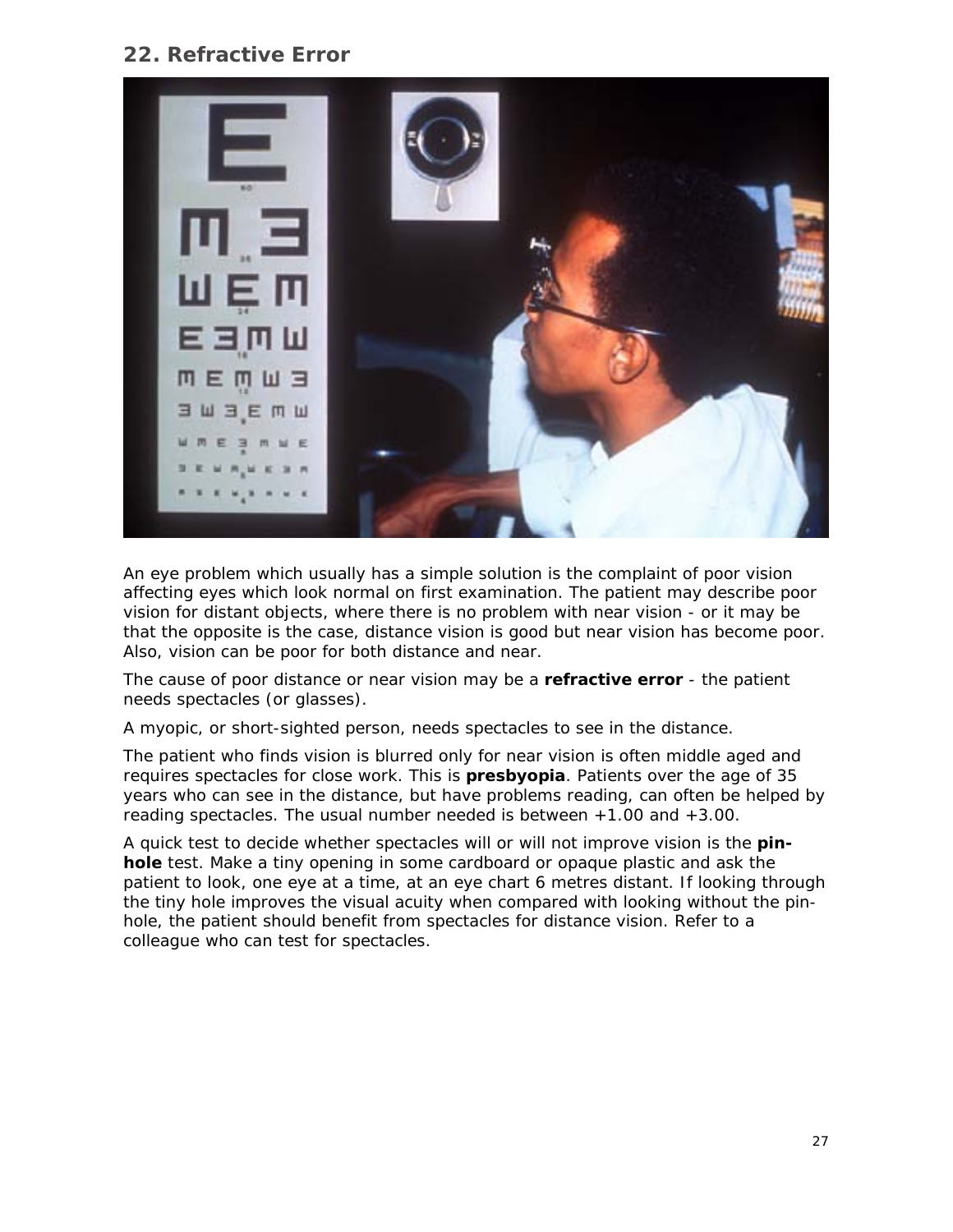## **23. Leprosy**



Two systemic diseases which may cause eye problems leading to blindness are leprosy and onchocerciasis (river blindness).

In this picture look at the face of the patient first, before you look at the eyes.

*Which disease has been active here?* 

#### This is **leprosy**.

Although leprosy primarily affects the skin and nerves, the eyes are also very often involved. Always carefully examine the eyes of every leprosy patient even if there is no complaint about the eyes.

Look at the eyelids, check for ectropion (turning out) or entropion (turning in) and see if the eyelids move fully when the patient blinks. Ask the patient to keep the eyelids gently closed for 10 seconds. If it is not possible to close the eyelids, there is **lagophthalmos**. This leads to drying of the cornea and ulceration due to exposure. Remember that loss of sensation as a result of nerve damage in leprosy, means that these patients will often not complain of pain even if the eye has been damaged, for example, by a foreign body.

This patient has bilateral facial palsy, lagophthalmos, corneal exposure in the left eye, and corneal ulceration.

If a patient with leprosy has good vision in each eye, normal eyelids that can be kept closed, and round pupils that constrict with light, you do not have to refer to the hospital.

However, if the patient has a red eye, loss of vision, or inability to close his eye properly, refer for specialist advice.

Leprosy is an example of a systemic infectious disease where the eyes are often chronically affected but where an acute phase in the eye inflammation may also occur.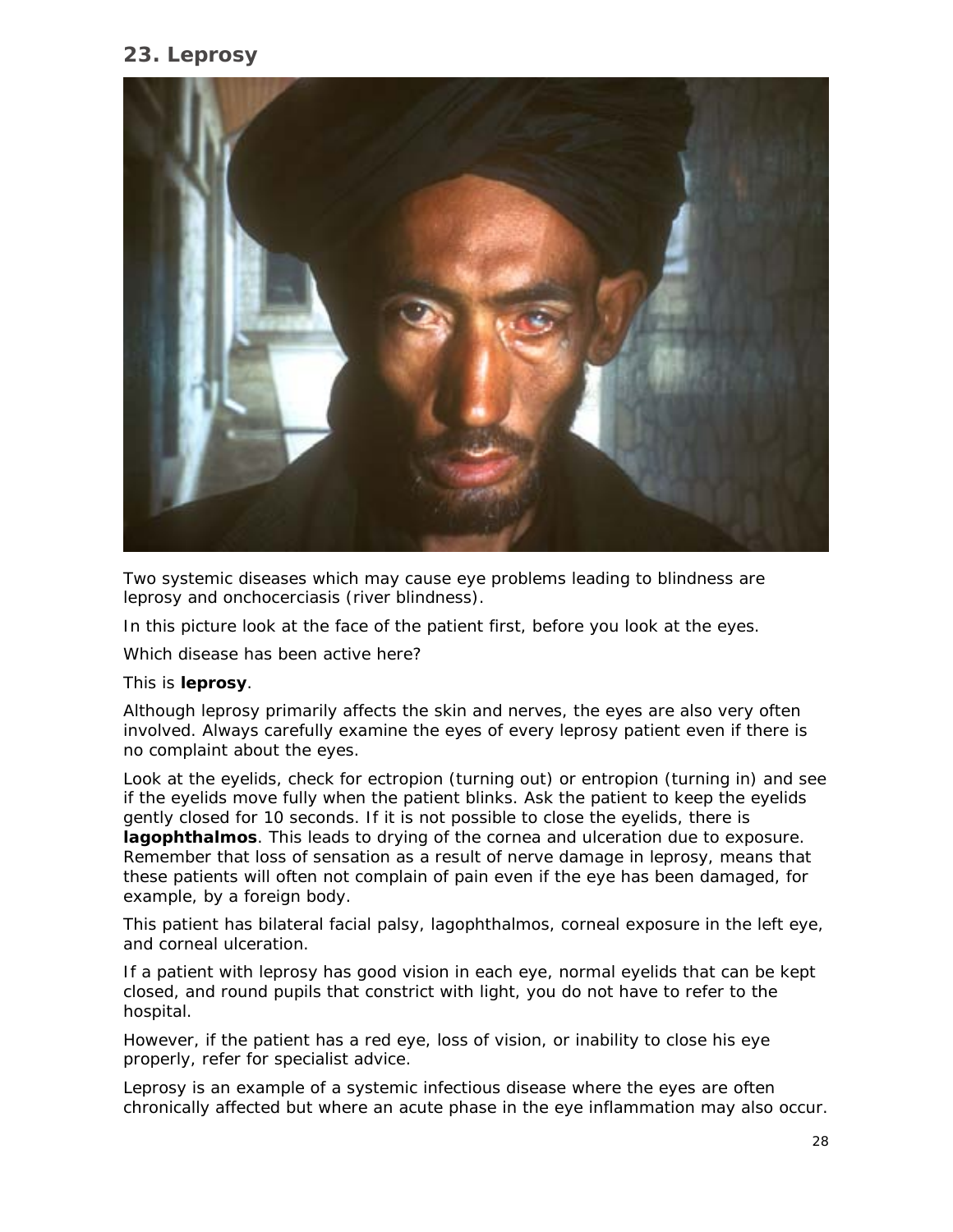## **24. Onchocerciasis RIVER BLINDNESS**



#### *Sclerosing Keratitis*

Blindness is a severe disability. The picture on the left shows severe corneal scarring, in this case caused by onchocerciasis (river blindness). The old man, pictured on the right, is blind due to **onchocerciasis** and needs the guidance of a child. Onchocerciasis is the subject of another teaching set in this series.

To summarise some of the main points discussed, please note the following:-

- 1. At least half of all blind people can be helped to see again by cataract surgery. Recognise cataract (section 20) and refer these patients to a specialist.
- 2. Another 30% of blindness can be prevented or helped by:
	- prevention and early treatment of ophthalmia neonatorum (section 7)
	- prevention and early treatment of vitamin A deficiency (section 10)
	- prevention and early treatment of trachoma (sections 15 and 16)
	- early diagnosis and treatment of corneal ulceration (sections 11 and 12)
	- prevention and early treatment of injuries (sections 3, 4, 5 and 6)
	- correction with spectacles (section 22)

Learn to recognise eye conditions that can be cured.

Encourage programmes designed to prevent the onset of blindness.

For many people it is already too late to restore their vision and each blind person needs encouragement within the community, training in suitable skills and a belief that their lives can still be productive and fulfilling.

Their blindness should be a lesson for us all to do what we can to prevent blindness in future generations.